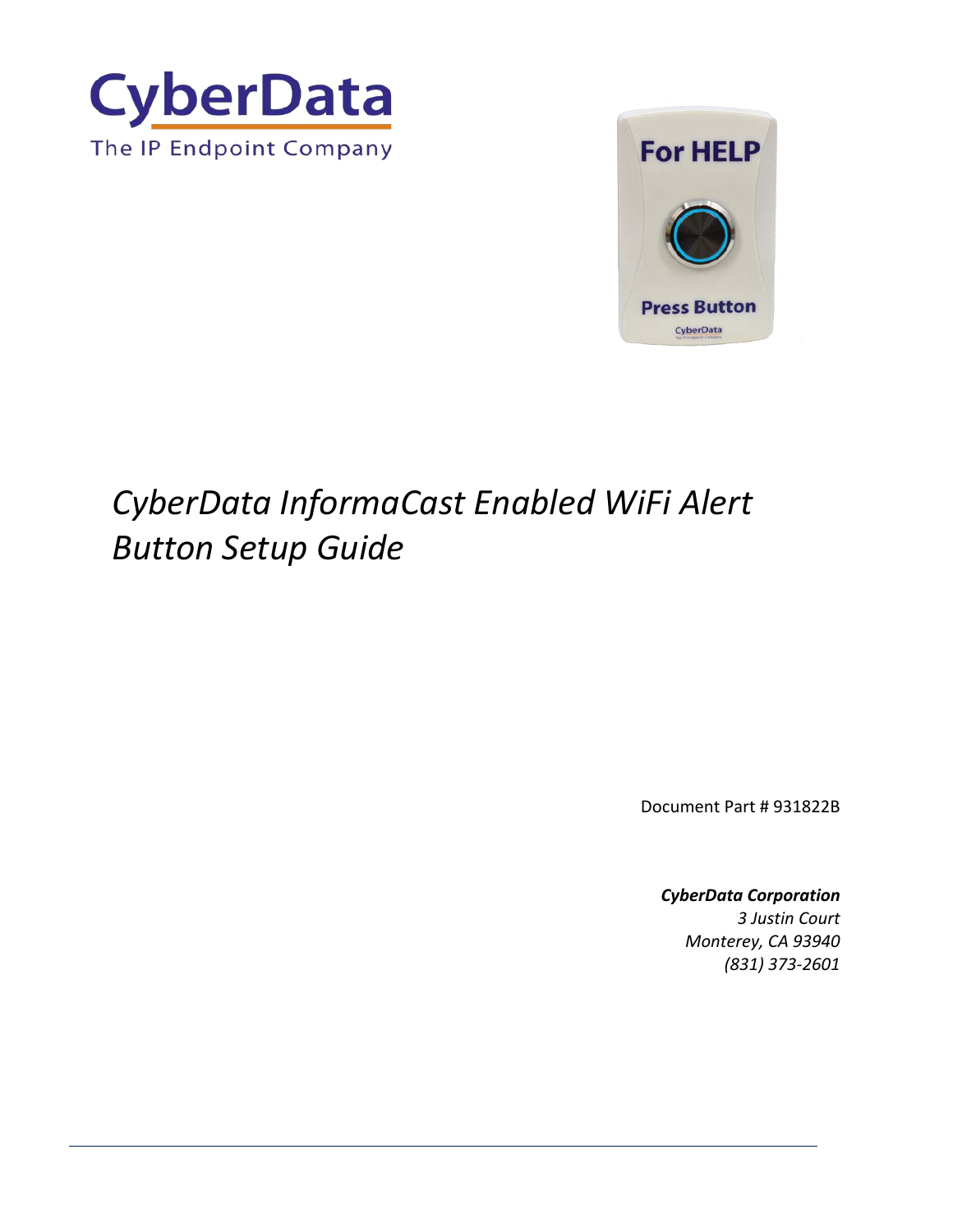

### **CyberData InformaCast Enabled WiFi Button Setup Guide Document# 931822B**

### COPYRIGHT NOTICE:

© 2021, CyberData Corporation, ALL RIGHTS RESERVED.

This configuration guide and related materials are the copyrighted property of CyberData Corporation. No part of this configuration guide or related materials may be reproduced or transmitted, in any form or by any means (except for internal use by licensed customers), without prior express written permission of CyberData Corporation. This configuration guide, and the products, software, firmware, and/or hardware described in this configuration guide are the property of CyberData Corporation, provided under the terms of an agreement between CyberData Corporation and recipient of this configuration guide, and their use is subject to that agreement and its terms.

DISCLAIMER: Except as expressly and specifically stated in a written agreement executed by CyberData Corporation, CyberData Corporation makes no representation or warranty, express or implied, including any warranty or merchantability or fitness for any purpose, with respect to this configuration guide or the products, software, firmware, and/or hardware described herein, and CyberData Corporation assumes no liability for damages or claims resulting from any use of this configuration guide or such products, software, firmware, and/or hardware. CyberData Corporation reserves the right to make changes, without notice, to this configuration guide and to any such product, software, firmware, and/or hardware.

OPEN SOURCE STATEMENT: Certain software components included in CyberData products are subject to the GNU General Public License (GPL) and Lesser GNU General Public License (LGPL) "open source" or "free software" licenses. Some of this Open Source Software may be owned by third parties. Open Source Software is not subject to the terms and conditions of the CyberData COPYRIGHT NOTICE or software licenses. Your right to copy, modify, and distribute any Open Source Software is determined by the terms of the GPL, LGPL, or third party, according to who licenses that software. Software or firmware developed by CyberData that is unrelated to Open Source Software is copyrighted by CyberData, subject to the terms of CyberData licenses, and may not be copied, modified, reverse-engineered, or otherwise altered without explicit written permission from CyberData Corporation.

TRADEMARK NOTICE: CyberData Corporation and the CyberData Corporation logos are trademarks of CyberData Corporation. Other product names, trademarks, and service marks may be the trademarks or registered trademarks of their respective owners.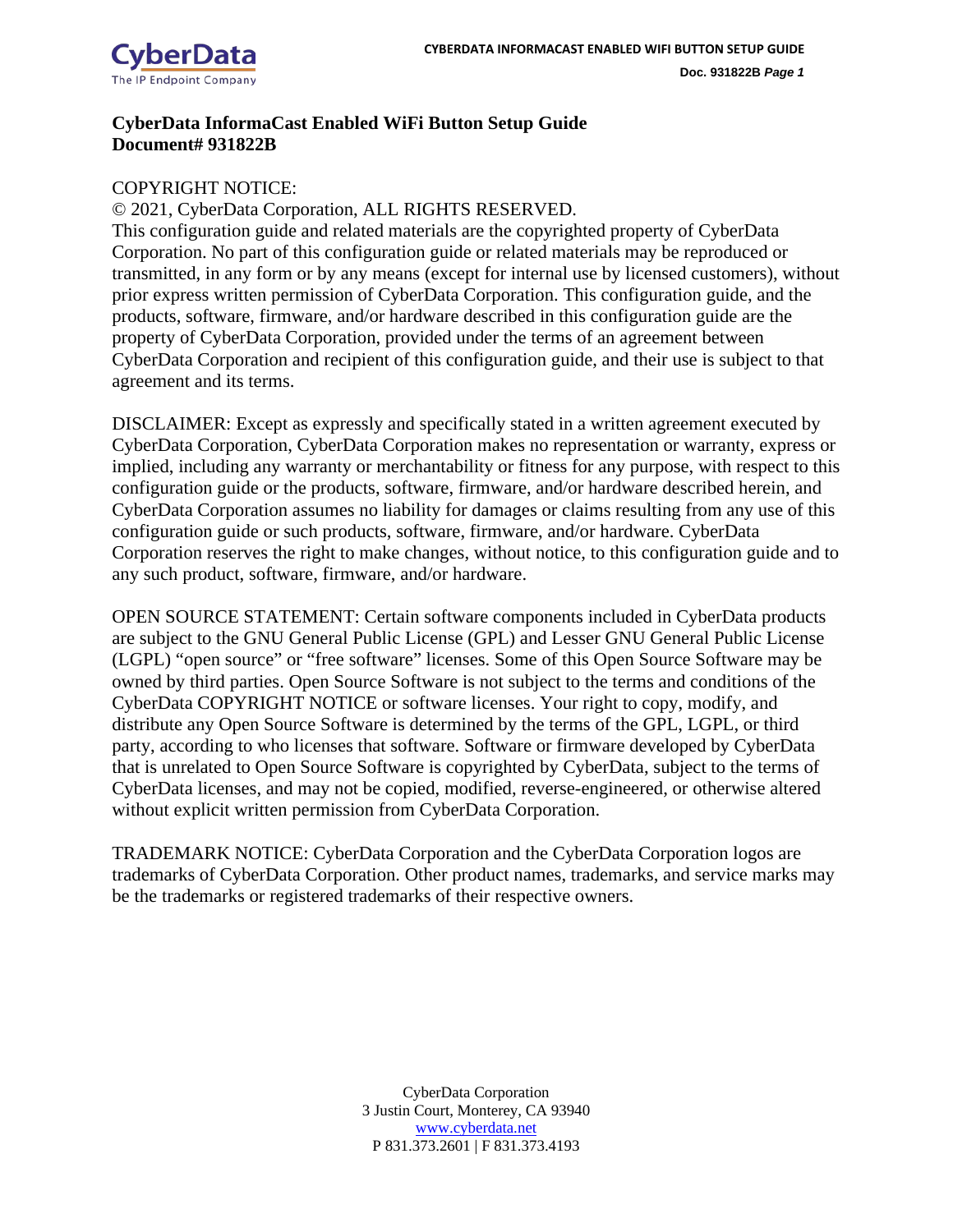

# **Revision Information**

- 1-7-21 Initial Release
- 2-25-21 Update to network configuration.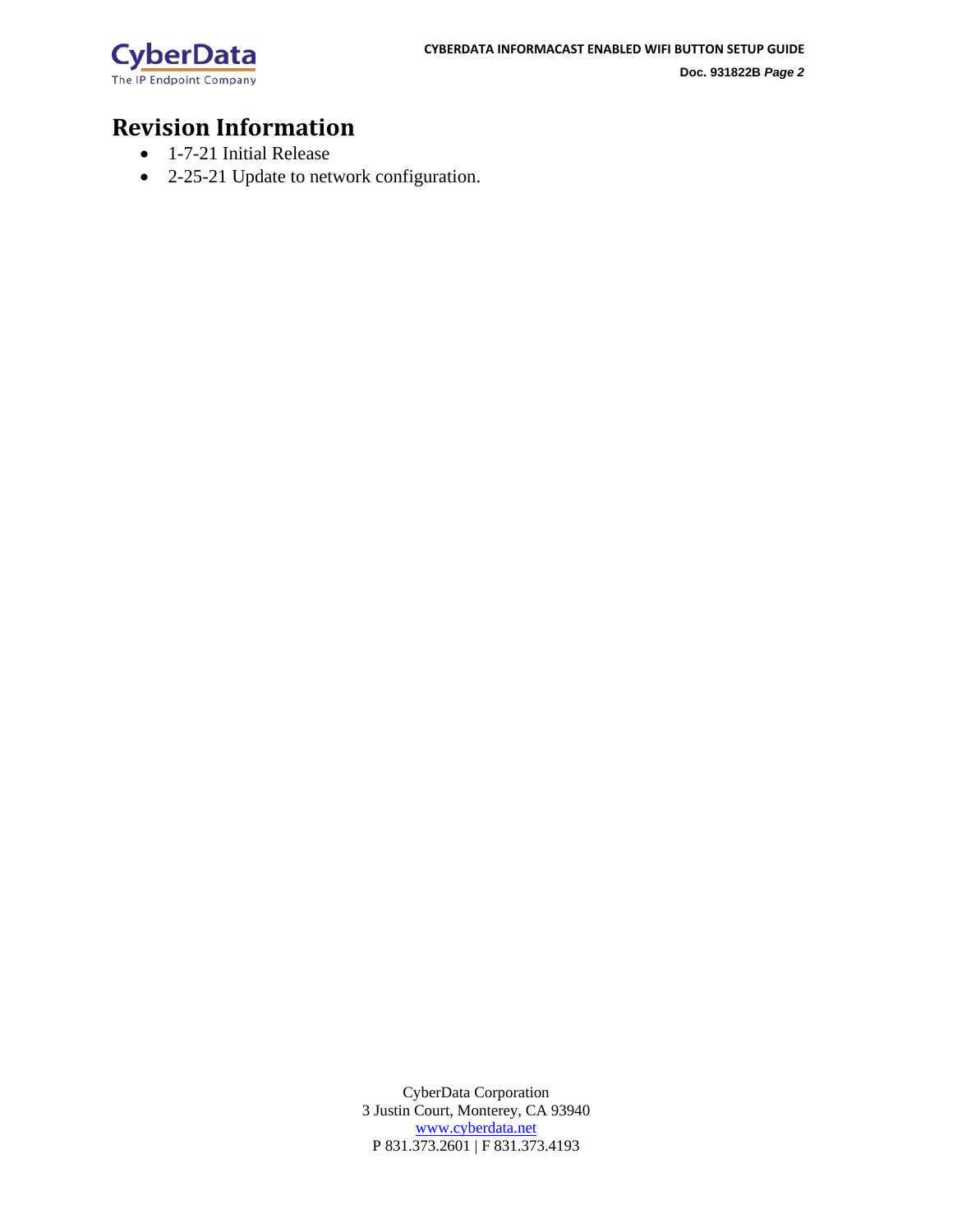

# <span id="page-3-0"></span>**Table of Contents**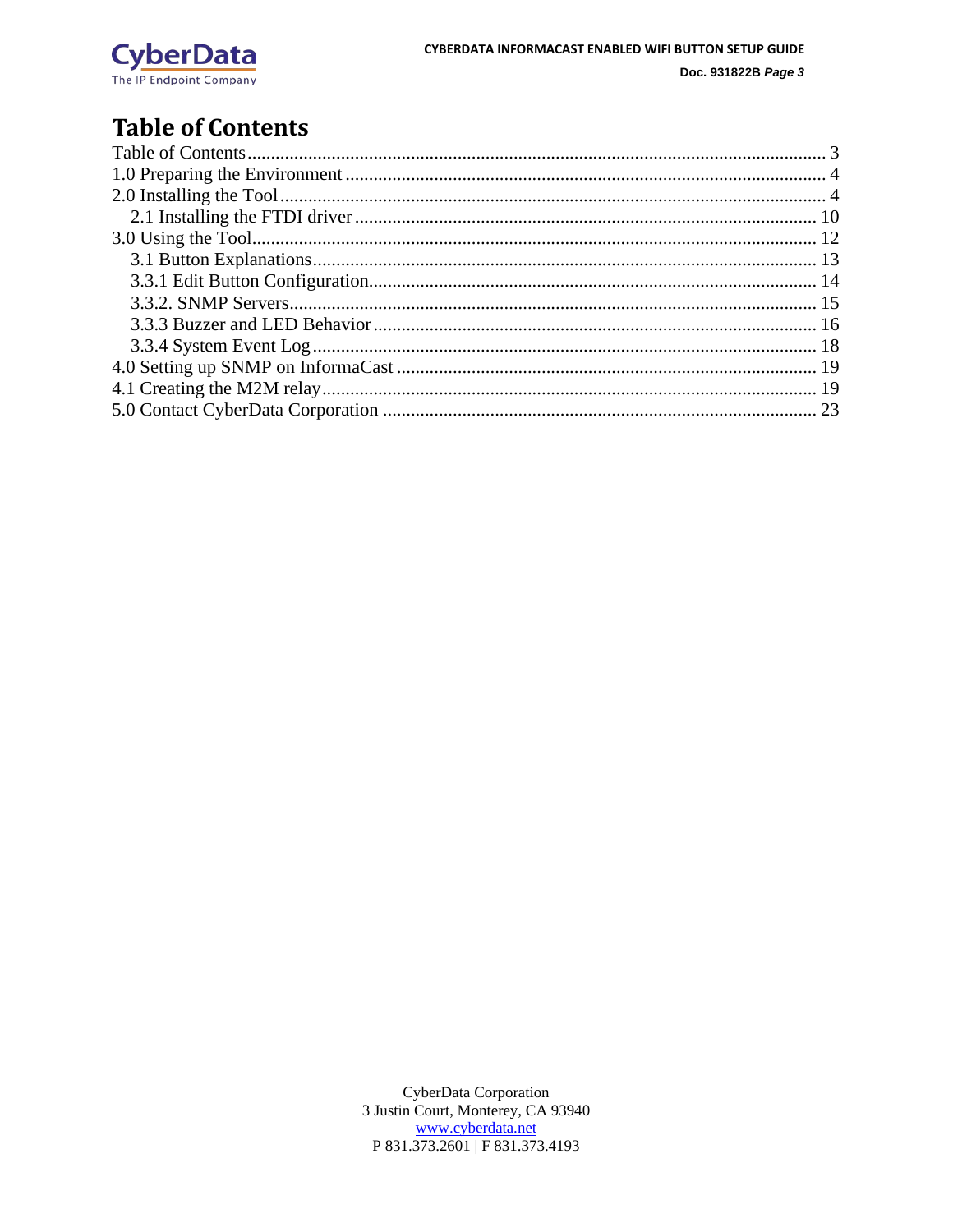

# <span id="page-4-0"></span>**1.0 Preparing the Environment**

The CyberData InformaCast Enabled WiFi Button is used to trigger a message through InformaCast with a simple button press. The button does not register to InformaCast like a typical InformaCast enabled device, but it does interact with the server.

To properly use the buttons CyberData recommends having already setup the InformaCast Server, Speaker groups, and Service Location Protocol (SLP). The button uses SLP to discover the server which allows for a faster deployment. If using SLP is not possible on the network, the WiFi Button Utility allows the InformaCast Server to be set using the SNMP button.

The WiFi buttons will require the ability to contact the InformaCast server. This requires the WiFi Access points the buttons connect to have the ability to communicate with the InformaCast Server.

# <span id="page-4-1"></span>**2.0 Installing the Tool**

This section will walk through the setup of the CyberData Wifi Button Utility. This tool is designed to setup and manage the buttons.

- 1. Download and unzip the CyberData WiFi Button Utility.
- 2. Double click on the wb\_installer.exe file to start the installation.
- 3. Once you have the Installer Setup Wizard window, press Next to begin.

### **Figure 2-1.** Installer Setup Welcome

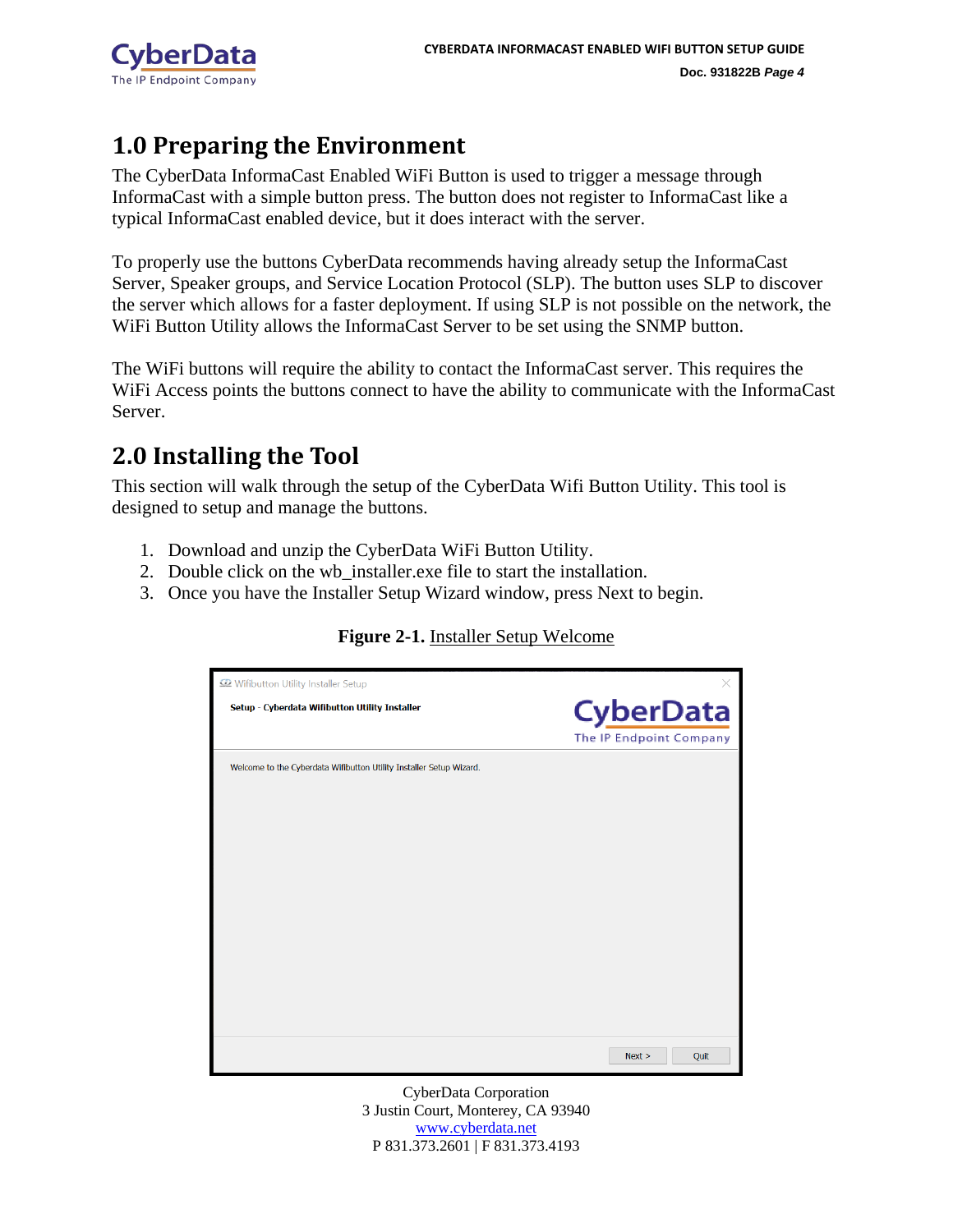

- 4. Confirm the installation location or press the Browse button to select a new install location.
- 5. Press Next to continue.

### **Figure 2-2.** Select Install Location

| Wifibutton Utility Installer Setup                                                           | X                          |
|----------------------------------------------------------------------------------------------|----------------------------|
| <b>Installation Folder</b>                                                                   | <b>CyberData</b>           |
|                                                                                              | The IP Endpoint Company    |
| Please specify the directory where Cyberdata Wifibutton Utility Installer will be installed. |                            |
| C:\Users\ptuttle\Cyberdata                                                                   | Browse                     |
|                                                                                              |                            |
|                                                                                              |                            |
|                                                                                              |                            |
|                                                                                              |                            |
|                                                                                              |                            |
|                                                                                              |                            |
|                                                                                              |                            |
|                                                                                              |                            |
|                                                                                              |                            |
|                                                                                              |                            |
|                                                                                              |                            |
|                                                                                              |                            |
|                                                                                              | $<$ Back<br>Next<br>Cancel |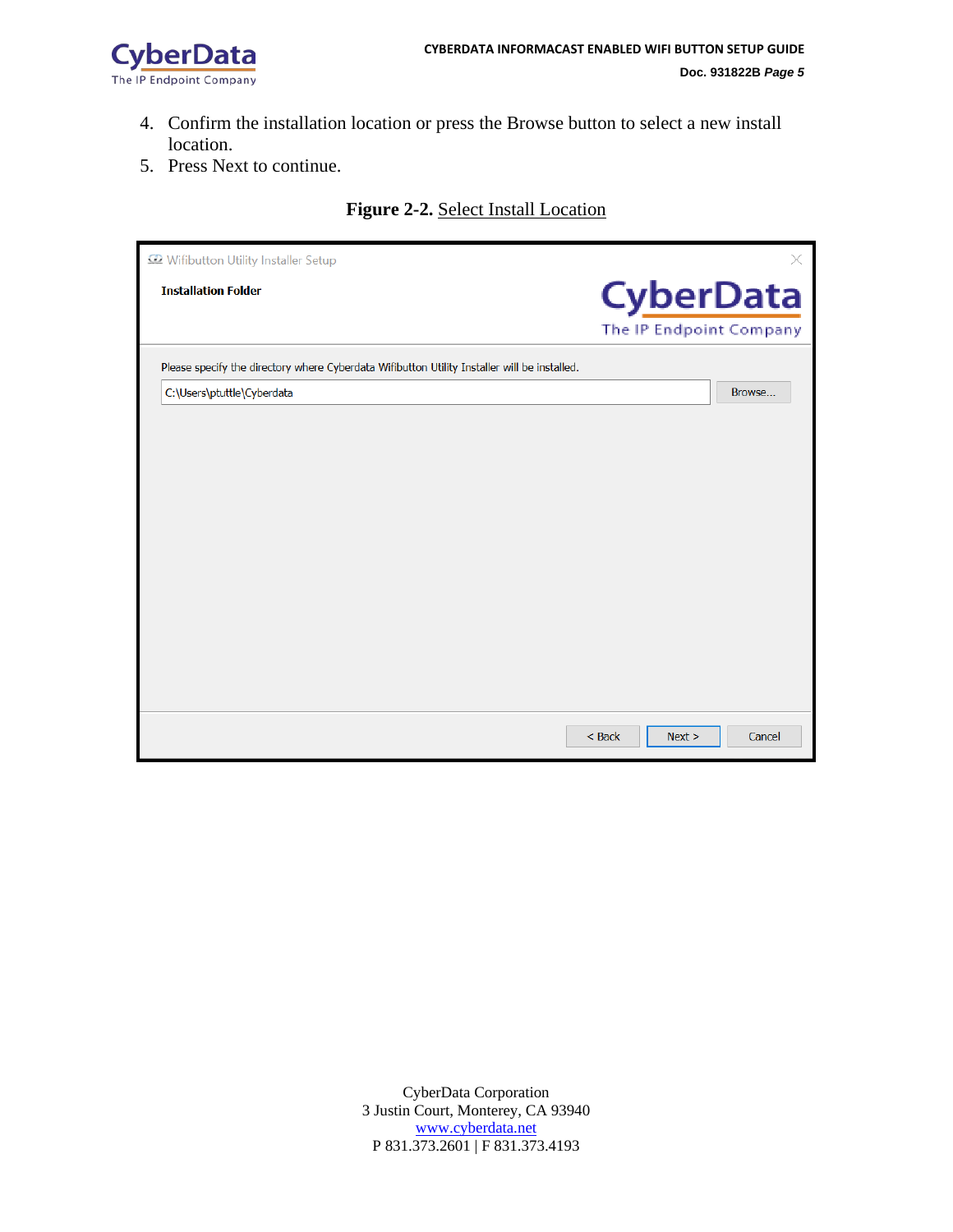

- 6. Check the box for "WiFi Button Utility".
- 7. Press Next to continue.

| Wifibutton Utility Installer Setup<br><b>Select Components</b><br>Please select the components you want to install. |                                                    |            |                     | $\times$<br><b>CyberData</b><br>The IP Endpoint Company                             |
|---------------------------------------------------------------------------------------------------------------------|----------------------------------------------------|------------|---------------------|-------------------------------------------------------------------------------------|
|                                                                                                                     | Default                                            | Select All | <b>Deselect All</b> |                                                                                     |
|                                                                                                                     | <b>WifiButton Utility</b><br>$\left  \vee \right $ |            |                     | Cyberdata Wifibutton utility. Used for setting up the<br>WB for network operations. |
|                                                                                                                     |                                                    |            |                     | This component will occupy approximately 20.98<br>MB on your hard disk drive.       |
|                                                                                                                     |                                                    |            |                     | $<$ Back<br>Next ><br>Cancel                                                        |

#### **Figure 2-3.** Pick Utility to Install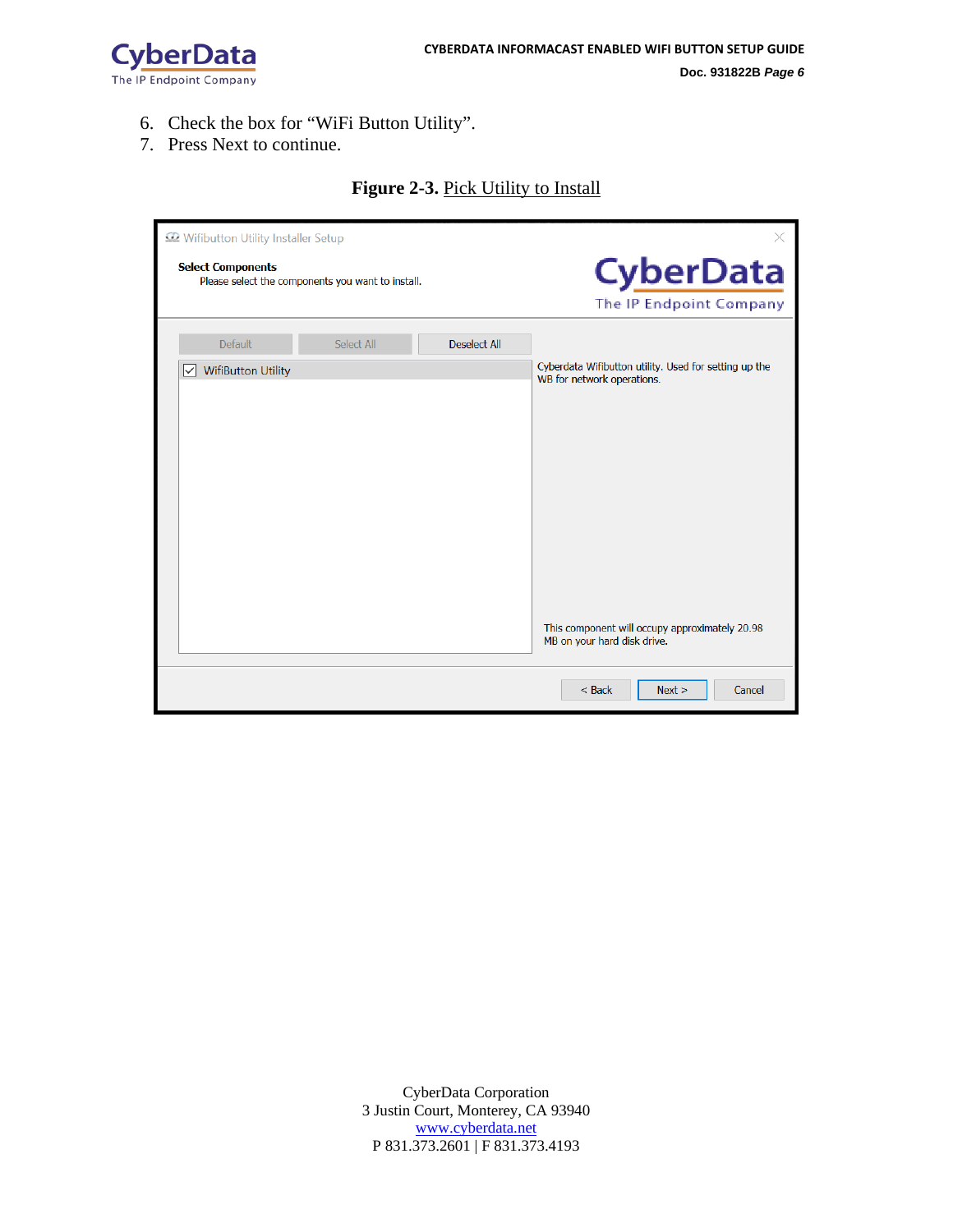

**Doc. 931822B** *Page 7*

- 8. Read and Agree to the License Agreement.
- 9. Press Next to continue.

### **Figure 2-4.** License Agreement

| Wifibutton Utility Installer Setup                                                                                                                                                                                                                                                                                                                                                                                                                                                                                                                                                                                                                                                                                                                                                                                                                                                                                                                                                                                                                                                                                                                                                                                                                                                                                                                                                        |          |                                             |        |
|-------------------------------------------------------------------------------------------------------------------------------------------------------------------------------------------------------------------------------------------------------------------------------------------------------------------------------------------------------------------------------------------------------------------------------------------------------------------------------------------------------------------------------------------------------------------------------------------------------------------------------------------------------------------------------------------------------------------------------------------------------------------------------------------------------------------------------------------------------------------------------------------------------------------------------------------------------------------------------------------------------------------------------------------------------------------------------------------------------------------------------------------------------------------------------------------------------------------------------------------------------------------------------------------------------------------------------------------------------------------------------------------|----------|---------------------------------------------|--------|
| <b>License Agreement</b><br>Please read the following license agreement. You must accept the terms contained<br>in this agreement before continuing with the installation.                                                                                                                                                                                                                                                                                                                                                                                                                                                                                                                                                                                                                                                                                                                                                                                                                                                                                                                                                                                                                                                                                                                                                                                                                |          | <b>CyberData</b><br>The IP Endpoint Company |        |
|                                                                                                                                                                                                                                                                                                                                                                                                                                                                                                                                                                                                                                                                                                                                                                                                                                                                                                                                                                                                                                                                                                                                                                                                                                                                                                                                                                                           |          |                                             |        |
| Software License Agreement                                                                                                                                                                                                                                                                                                                                                                                                                                                                                                                                                                                                                                                                                                                                                                                                                                                                                                                                                                                                                                                                                                                                                                                                                                                                                                                                                                |          |                                             |        |
| 1. This is an agreement between Licensor and Licensee, who is being licensed to use the named Software.                                                                                                                                                                                                                                                                                                                                                                                                                                                                                                                                                                                                                                                                                                                                                                                                                                                                                                                                                                                                                                                                                                                                                                                                                                                                                   |          |                                             |        |
| 2. Licensee acknowledges that this is only a limited nonexclusive license. Licensor is and remains the owner of all titles,<br>rights, and interests in the Software.                                                                                                                                                                                                                                                                                                                                                                                                                                                                                                                                                                                                                                                                                                                                                                                                                                                                                                                                                                                                                                                                                                                                                                                                                     |          |                                             |        |
| 3. This License permits Licensee to install the Software on more than one computer system. Licensee will not make copies of<br>the Software or allow copies of the Software to be made by others, unless authorized by this License Agreement. Licensee<br>may make copies of the Software for backup purposes only.                                                                                                                                                                                                                                                                                                                                                                                                                                                                                                                                                                                                                                                                                                                                                                                                                                                                                                                                                                                                                                                                      |          |                                             |        |
| 4. This Software is subject to a limited warranty. Licensor warrants to Licensee that the physical medium on which this<br>Software is distributed is free from defects in materials and workmanship under normal use, the Software will perform<br>according to its printed documentation, and to the best of Licensor's knowledge Licensee's use of this Software according to<br>the printed documentation is not an infringement of any third party's intellectual property rights. This limited warranty lasts<br>for a period of 30 days after delivery. To the extent permitted by law, THE ABOVE-STATED LIMITED WARRANTY REPLACES<br>ALL OTHER WARRANTIES, EXPRESS OR IMPLIED, AND LICENSOR DISCLAIMS ALL IMPLIED WARRANTIES INCLUDING ANY<br>IMPLIED WARRANTY OF TITLE, MERCHANTABILITY, NONINFRINGEMENT, OR OF FITNESS FOR A PARTICULAR PURPOSE.<br>No agent of Licensor is authorized to make any other warranties or to modify this limited warranty. Any action for breach of<br>this limited warranty must be commenced within one year of the expiration of the warranty. Because some jurisdictions do<br>not allow any limit on the length of an implied warranty, the above limitation may not apply to this Licensee. If the law does<br>not allow disclaimer of implied warranties, then any implied warranty is limited to 30 days after delivery of the Software to |          |                                             |        |
| $\bullet$ I accept the license.                                                                                                                                                                                                                                                                                                                                                                                                                                                                                                                                                                                                                                                                                                                                                                                                                                                                                                                                                                                                                                                                                                                                                                                                                                                                                                                                                           |          |                                             |        |
| I do not accept the license.                                                                                                                                                                                                                                                                                                                                                                                                                                                                                                                                                                                                                                                                                                                                                                                                                                                                                                                                                                                                                                                                                                                                                                                                                                                                                                                                                              |          |                                             |        |
|                                                                                                                                                                                                                                                                                                                                                                                                                                                                                                                                                                                                                                                                                                                                                                                                                                                                                                                                                                                                                                                                                                                                                                                                                                                                                                                                                                                           |          |                                             |        |
|                                                                                                                                                                                                                                                                                                                                                                                                                                                                                                                                                                                                                                                                                                                                                                                                                                                                                                                                                                                                                                                                                                                                                                                                                                                                                                                                                                                           | $<$ Back | Next >                                      | Cancel |
|                                                                                                                                                                                                                                                                                                                                                                                                                                                                                                                                                                                                                                                                                                                                                                                                                                                                                                                                                                                                                                                                                                                                                                                                                                                                                                                                                                                           |          |                                             |        |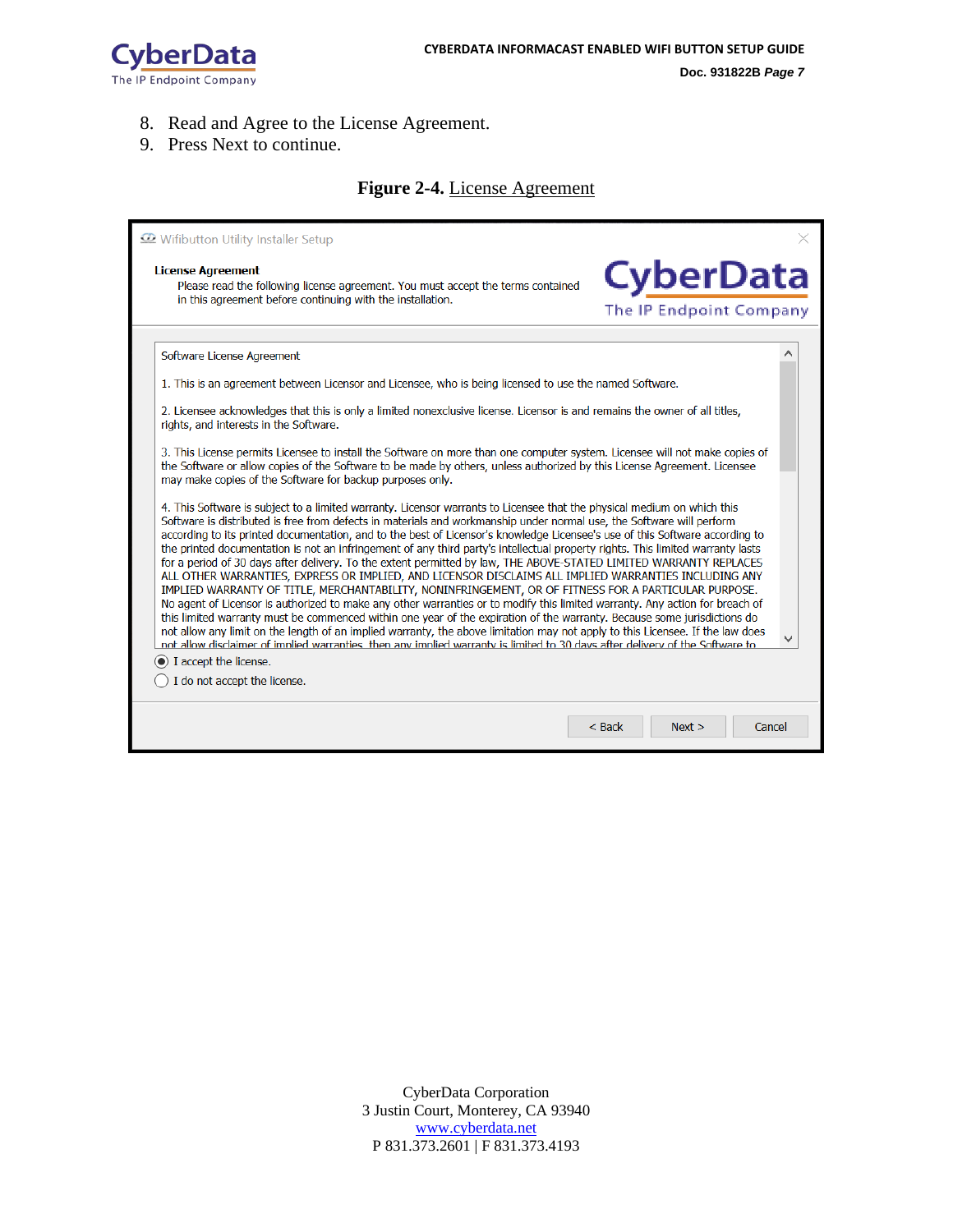

10. Set the start menu shortcut location.

#### 11. Press next to continue.

### **Figure 2-5.** Start Menu Shortcuts

| Wifibutton Utility Installer Setup                                                                                                                                      |                                             |
|-------------------------------------------------------------------------------------------------------------------------------------------------------------------------|---------------------------------------------|
| <b>Start Menu shortcuts</b><br>Select the Start Menu in which you would like to create the program's shortcuts.<br>You can also enter a name to create a new directory. | <b>CyberData</b><br>The IP Endpoint Company |
| Cyberdata                                                                                                                                                               |                                             |
| Accessibility                                                                                                                                                           |                                             |
| Accessories                                                                                                                                                             |                                             |
| <b>Administrative Tools</b>                                                                                                                                             |                                             |
| <b>Brave Apps</b>                                                                                                                                                       |                                             |
| Cisco Webex Meetings Desktop App                                                                                                                                        |                                             |
| Discord Inc.                                                                                                                                                            |                                             |
| GoToMyPC                                                                                                                                                                |                                             |
| Kayako Desktop                                                                                                                                                          |                                             |
| Maintenance                                                                                                                                                             |                                             |
| MeetingManager                                                                                                                                                          |                                             |
| <b>Microsoft Corporation</b>                                                                                                                                            |                                             |
| RingCentral                                                                                                                                                             |                                             |
| <b>RingCentral Meetings</b>                                                                                                                                             |                                             |
| Slack Technologies Inc                                                                                                                                                  |                                             |
| Startup                                                                                                                                                                 |                                             |
| <b>System Tools</b>                                                                                                                                                     |                                             |
|                                                                                                                                                                         |                                             |
|                                                                                                                                                                         | $<$ Back<br>Next<br>Cancel                  |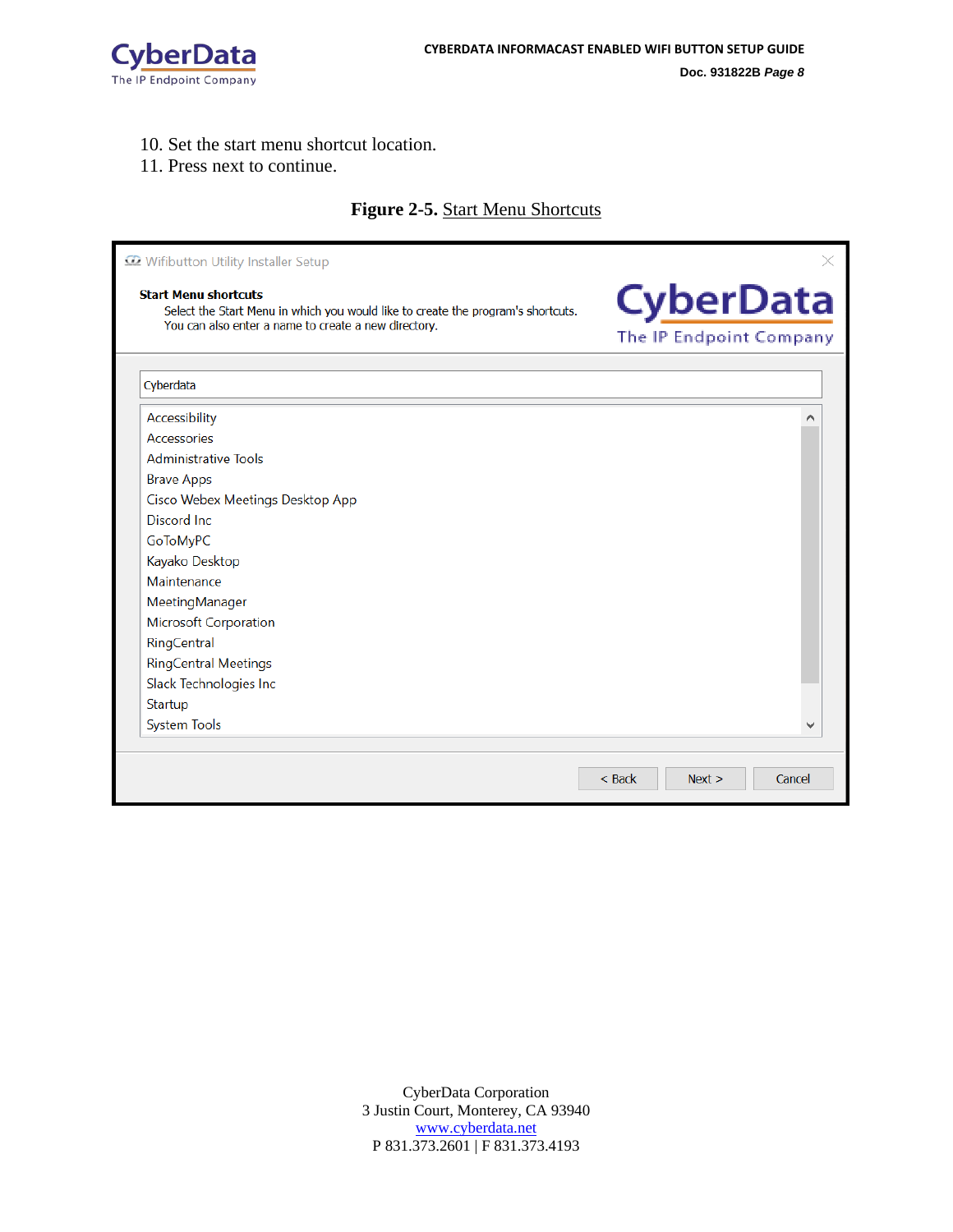

12. The utility is ready to be installed, press the Install button to begin installation.

**Figure 2-6.** Ready to Install

| C2 Wifibutton Utility Installer Setup                                                                                                            | ×                           |
|--------------------------------------------------------------------------------------------------------------------------------------------------|-----------------------------|
| <b>Ready to Install</b>                                                                                                                          | <b>CyberData</b>            |
|                                                                                                                                                  | The IP Endpoint Company     |
| Setup is now ready to begin installing Cyberdata Wifibutton Utility Installer on your computer. Installation will use 20.98 MB of disk<br>space. |                             |
|                                                                                                                                                  | < Back<br>Install<br>Cancel |

13. Once the install is complete, press the Finish button.

**Figure 2-7.** Installation Complete

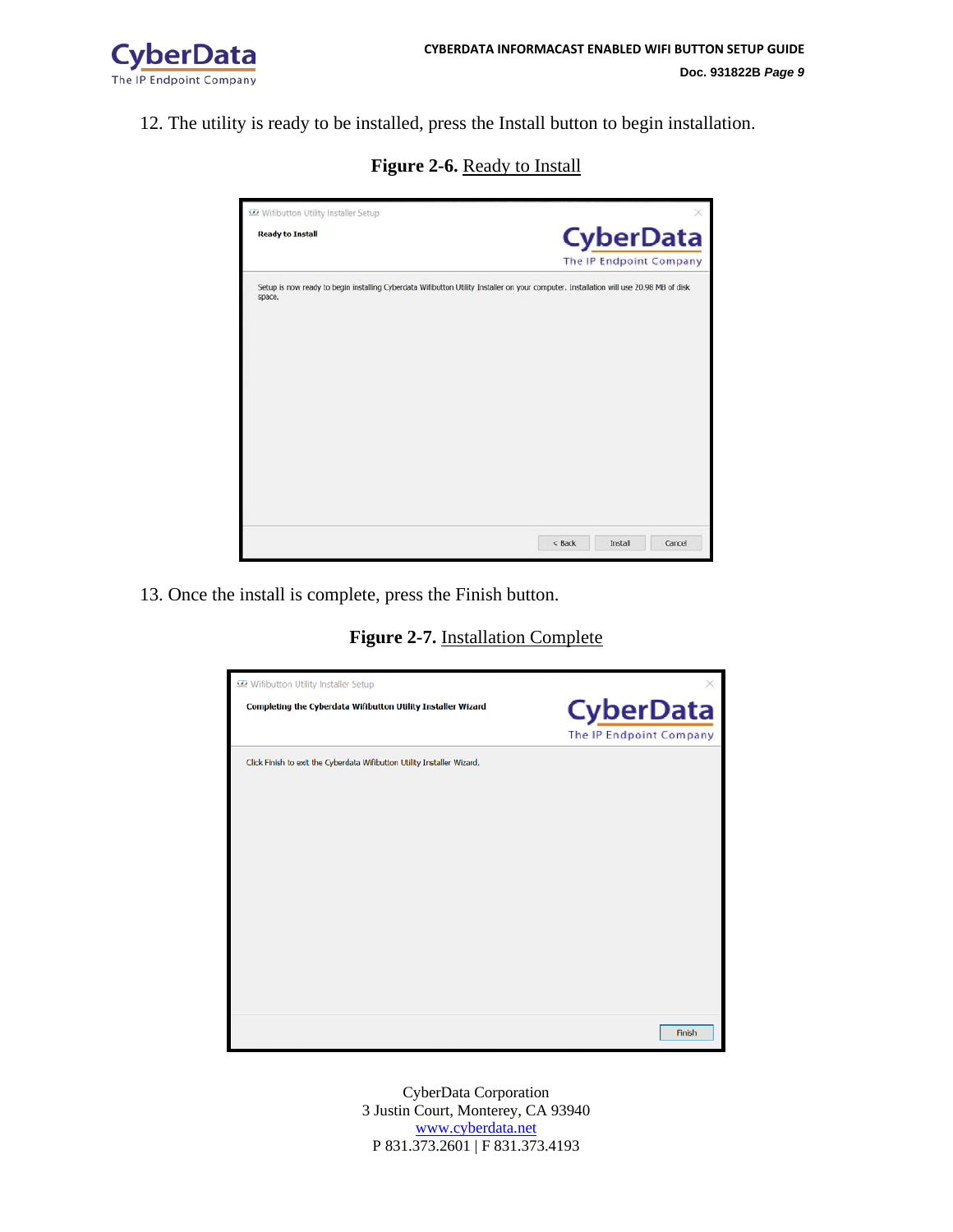

### <span id="page-10-0"></span>**2.1 Installing the FTDI driver**

One of the chips used by the WiFi button requires a special driver so the host PC can interact with the button correctly. Please follow these steps to install the driver.

- 1. Run the included CDM21228\_Setup.exe executable file to install the driver.
- 2. Press **Extract** to unpack the installer.



#### **Figure 2-8.** Extract the driver installer

3. Press **Next** to begin the installation process.

### **Figure 2-9.** Installation Wizard

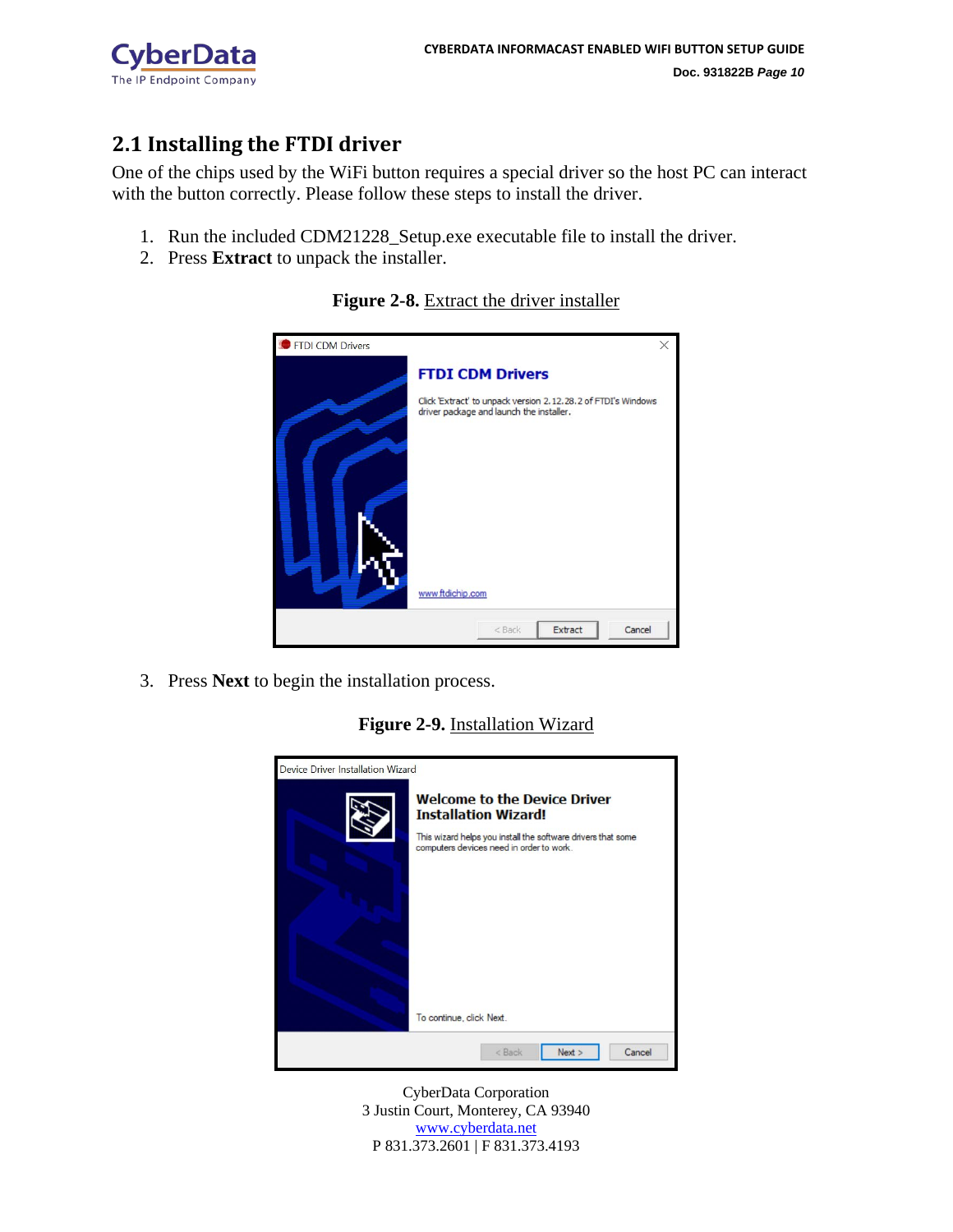

- 4. Read the license agreement.
- 5. Check **I accept this agreement.**
- 6. Press **Next** to begin installation

#### **Figure 2-10.** License Agreement

| <b>License Agreement</b>                                                                                                                                                                                                                                                                                                                                                                                                       |
|--------------------------------------------------------------------------------------------------------------------------------------------------------------------------------------------------------------------------------------------------------------------------------------------------------------------------------------------------------------------------------------------------------------------------------|
| To continue, accept the following license agreement. To read the entire<br>agreement, use the scroll bar or press the Page Down key.                                                                                                                                                                                                                                                                                           |
| IMPORTANT NOTICE: PLEASE READ CAREFULLY BEFORE<br>INSTALLING THE RELEVANT SOFTWARE:<br>This licence agreement (Licence) is a legal agreement between you<br>(Licensee or you) and Future Technology Devices International Limited<br>of 2 Seaward Place, Centurion Business Park, Glasgow G41 1HH,<br>Scotland (UK Company Number SC136640) (Licensor or we) for use of<br>driver software provided by the Licensor(Software). |
| BY INSTALLING OR USING THIS SOFTWARE YOU AGREE TO THE V                                                                                                                                                                                                                                                                                                                                                                        |
| Save As<br>Print<br>I accept this agreement                                                                                                                                                                                                                                                                                                                                                                                    |
| I don't accept this agreement                                                                                                                                                                                                                                                                                                                                                                                                  |

7. Press **Finish** to complete the installation.



The utility and drivers are installed on the host PC. The WiFi buttons can now be connected and configured for the environment.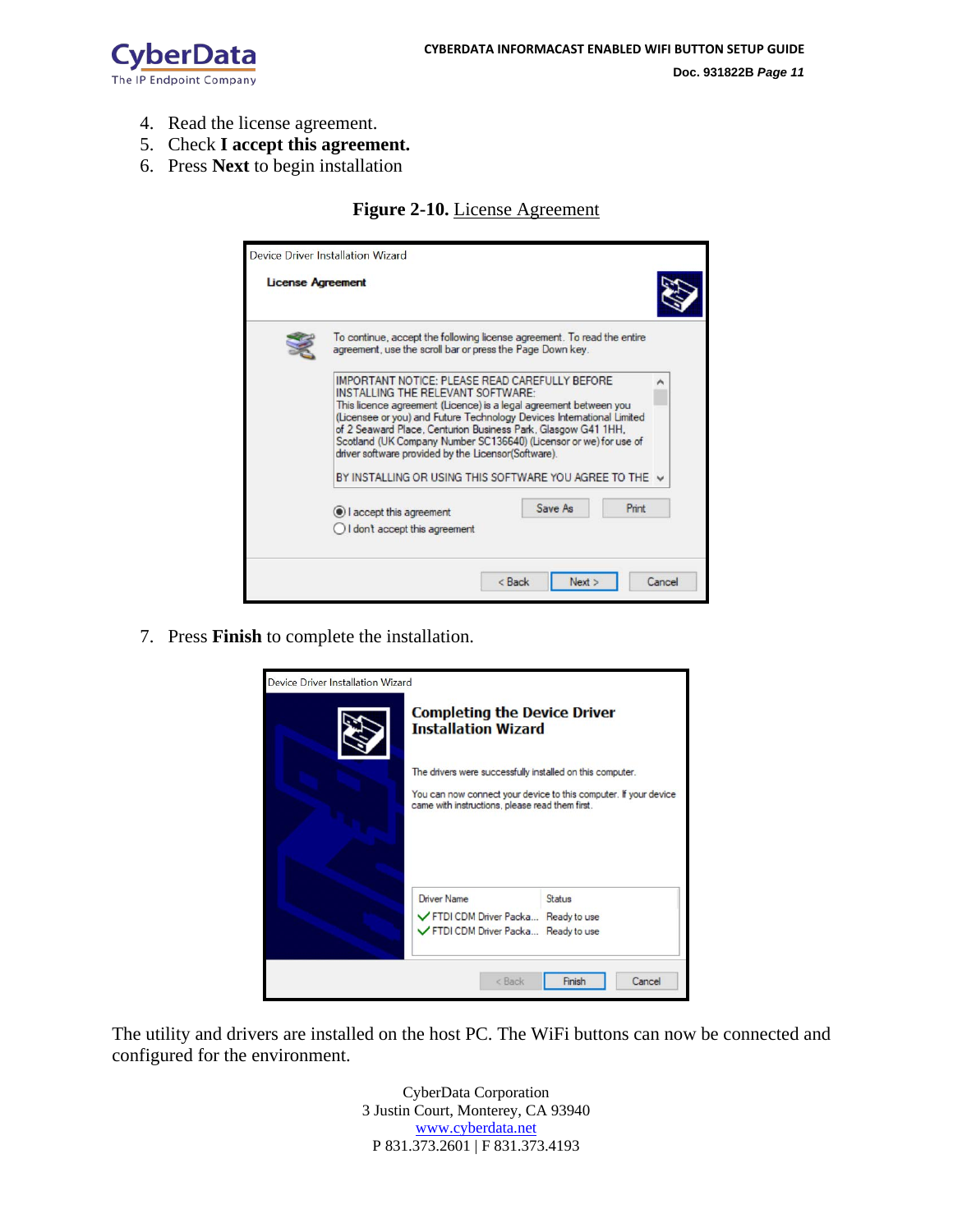

# <span id="page-12-0"></span>**3.0 Using the Tool**

This section will detail using the tool and the various button functions.

| <b>CD</b> . WiFi Alert Button Utility, version v2.4.0 |               |                                                    |                                  |            | $\times$   |
|-------------------------------------------------------|---------------|----------------------------------------------------|----------------------------------|------------|------------|
| <b>CyberData</b><br>The IP Endpoint Company           |               |                                                    | <b>WiFi Alert Button Utility</b> |            |            |
| <b>MAC Address</b>                                    | Serial Number | Device Name                                        | Battery SoC (%)                  | RSSI (dBm) | Connection |
|                                                       |               |                                                    |                                  |            |            |
|                                                       |               | Configure<br><b>Discover</b><br><b>SNMP</b><br>Log | Buzzer/LED<br>Quit               |            |            |

**Figure 3-1.** WiFi Alert Button Utility

The tool shows all relevant information to finding and setting up buttons on the network.

MAC Address Serial Number Device Name Battery Soc (%) RSSI (dBm) Connection (WiFi or USB)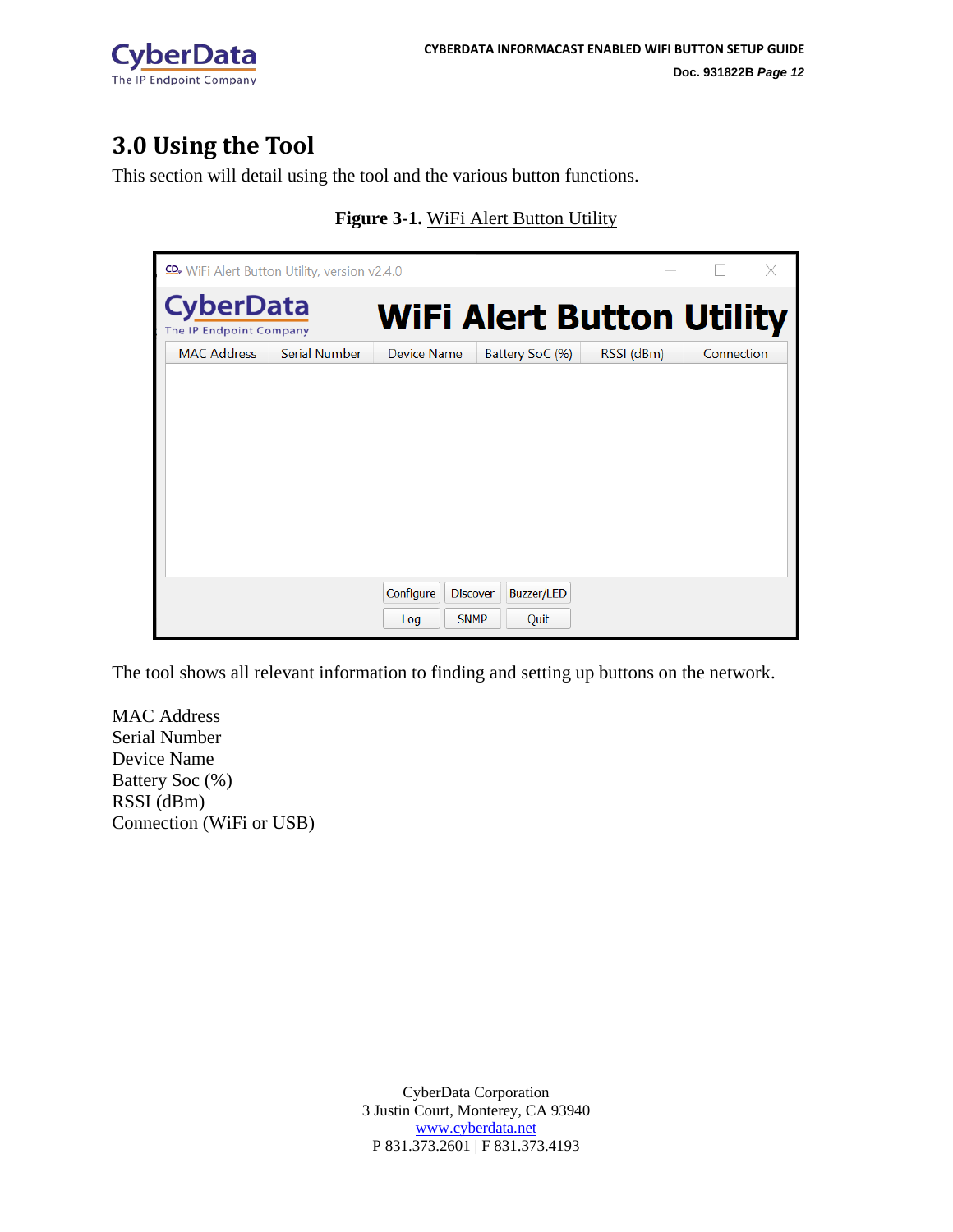

### <span id="page-13-0"></span>**3.1 Button Explanations**

The Utility has several functional buttons that can be interacted with; **Configure, Discover, Buzzer/LED, Log, SNMP, and Quit.**

**Discover** will scan the network and report back any discovered CyberData WiFi Buttons.

| CD. WiFi Alert Button Utility, version v2.4.0 |                      |                    |                        |                                  | $\times$<br>n |
|-----------------------------------------------|----------------------|--------------------|------------------------|----------------------------------|---------------|
| <b>CyberData</b>                              |                      |                    |                        | <b>WiFi Alert Button Utility</b> |               |
| The IP Endpoint Company<br><b>MAC Address</b> | <b>Serial Number</b> | <b>Device Name</b> | Battery SoC (%)        | RSSI (dBm)                       | Connection    |
| 00:20:f7:04:86:2f                             | 527000106            | <b>WiFi Button</b> | 100                    | $-55$                            | WiFi          |
| 00:20:f7:04:86:30                             | 527000107            | <b>WiFi Button</b> | 100                    | $-61$                            | WiFi          |
| 00:20:f7:04:86:2e                             | 527000105            | WiFi Button 105    | 99                     | $-50$                            | WiFi          |
| 00:20:f7:04:61:d1                             | 480000104            | WiFi Button        | 100                    | $-47$                            | WiFi          |
| 00:20:f7:04:86:32                             | 527000109            | <b>WiFi Button</b> | 99                     | $-59$                            | WiFi          |
| 00:20:f7:04:86:2c                             | 527000103            | WiFi Button 103    | 99                     | $-52$                            | WiFi          |
| 00:20:f7:04:86:2d                             | 527000104            | WiFi Button 104    | 100                    | $-48$                            | WiFi          |
| 00:20:f7:04:86:2b                             | 527000102            | <b>WiFi Button</b> | 99                     | $-51$                            | WiFi          |
|                                               |                      |                    |                        |                                  |               |
|                                               |                      | Configure          | Buzzer/LED<br>Discover |                                  |               |
|                                               |                      | Log                | SNMP<br>Quit           |                                  |               |

### **Figure 3-2.** Devices discovered on the network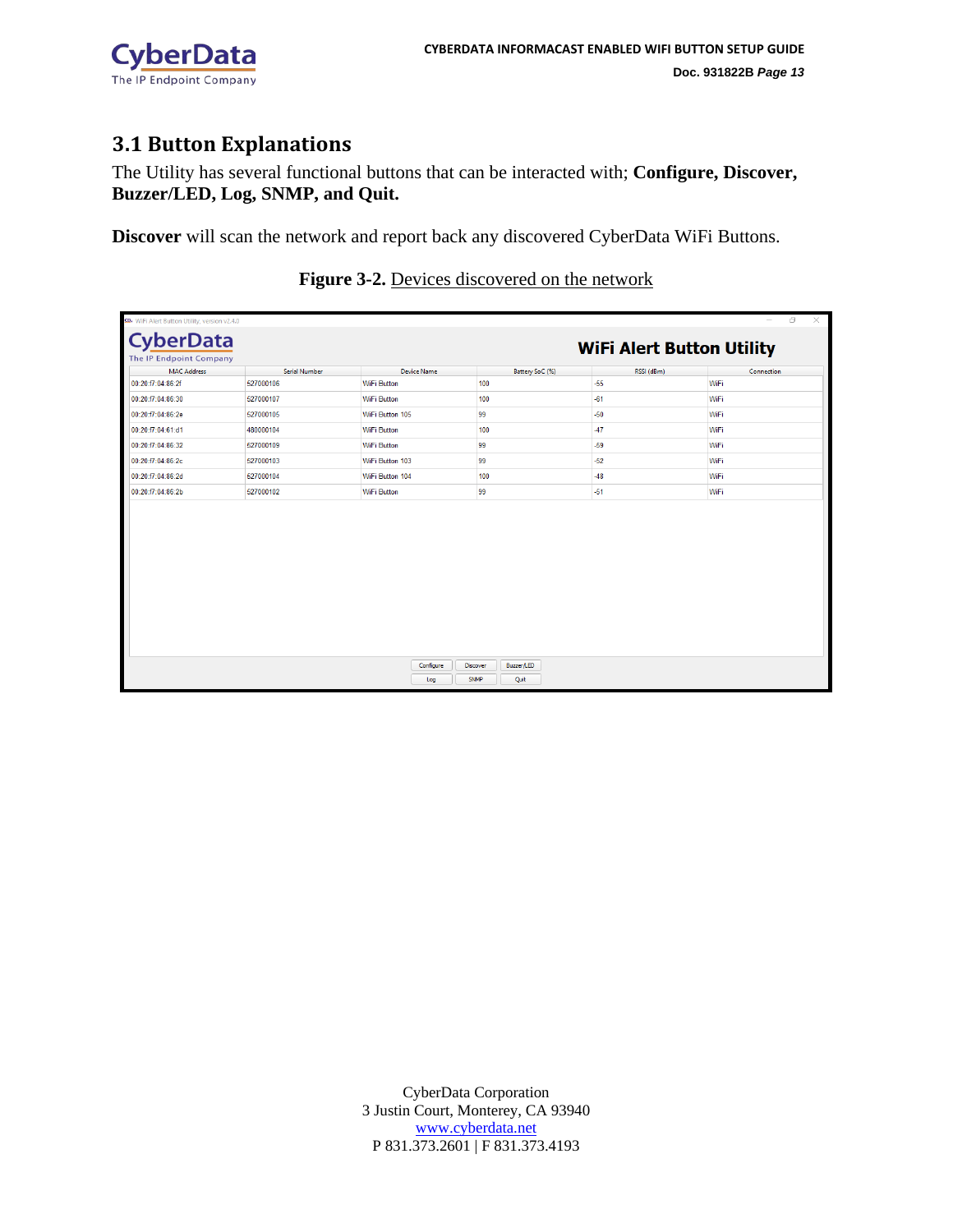

### <span id="page-14-0"></span>**3.3.1 Edit Button Configuration**

**Edit** will allow a user to change several settings relating to the button including network connection, Firmware, and the boot partition. These settings include IP Source (DHCP or Static), NTP Server, Timezone, SSID, and PSK (WiFi Password).

| Device Configuration            |                    |  |                     |                                    |                               |  |  |
|---------------------------------|--------------------|--|---------------------|------------------------------------|-------------------------------|--|--|
| <b>Device Configuration</b>     |                    |  |                     |                                    |                               |  |  |
| Serial Number                   | 527000109          |  |                     |                                    | MAC Address 00:20:f7:04:86:32 |  |  |
| <b>Device Name</b>              | WiFi Button        |  | FW Version          | v2.4.0                             |                               |  |  |
| IP Assignment <sup>O</sup> DHCP |                    |  | Time Zone           |                                    | America/Los_Angeles           |  |  |
|                                 | <b>Static</b>      |  | <b>SSID</b>         | cd_prod24                          |                               |  |  |
| <b>IP Address</b>               | 10.10.1.98         |  | <b>PSK</b>          |                                    |                               |  |  |
| Subnet Mask                     | 255.0.0.0          |  | <b>Battery SoC</b>  | 99                                 |                               |  |  |
| Default Gateway                 | 10.0.0.1           |  | <b>Power Source</b> | Line                               |                               |  |  |
| <b>DNS Server</b>               | 10.0.1.56          |  | Logging Host IP     | 239.255.255.255                    |                               |  |  |
| NTP Server                      | pool.ntp.org       |  |                     | Last Boot Time 2021.01.06 15:22:07 |                               |  |  |
|                                 | AP Scan            |  | <b>SSID</b>         |                                    | <b>RSSI</b>                   |  |  |
|                                 | FW Update          |  |                     |                                    |                               |  |  |
|                                 | Set Boot Partition |  |                     |                                    |                               |  |  |
|                                 | Reset to Factory   |  |                     |                                    |                               |  |  |
|                                 | Restart            |  |                     |                                    |                               |  |  |
|                                 |                    |  |                     |                                    |                               |  |  |
|                                 |                    |  |                     |                                    |                               |  |  |
|                                 |                    |  | AP scan idle.       |                                    |                               |  |  |
|                                 |                    |  |                     |                                    |                               |  |  |
|                                 |                    |  |                     | Commit                             | Cancel                        |  |  |

**Figure 3-3.** Edit Settings

This window also features an AP Scan or Access Point Scan feature to find and detect access points that the button can connect to. Pressing AP Scan will have the tool scan the local network to detect access points.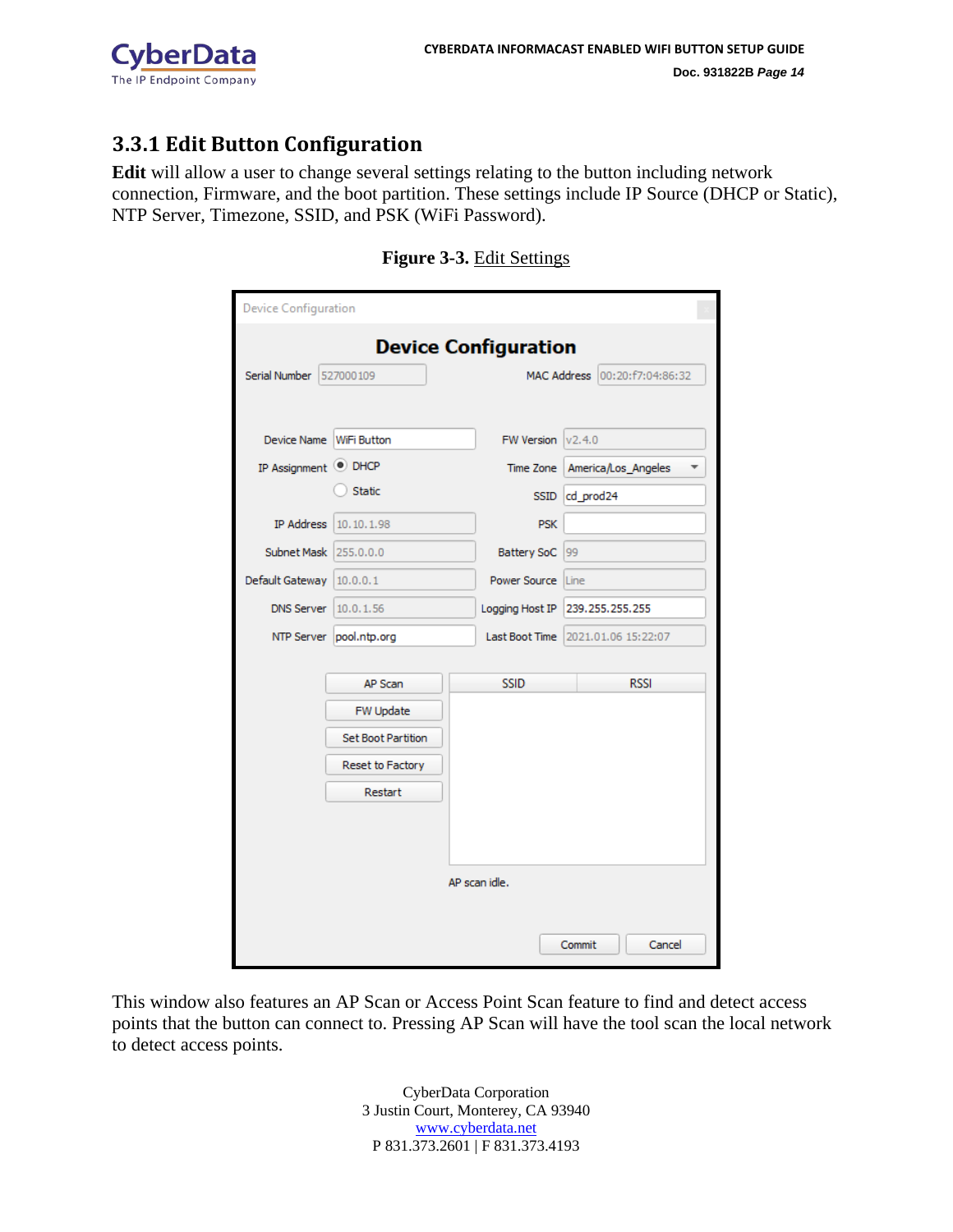

### <span id="page-15-0"></span>**3.3.2. SNMP Servers**

SNMP allows the selection of the InformaCast server the button will interact with. This page allows the manual configuration of the InformaCast server if SLP is not enabled. Pressing Add will create a pop-up window that allows entry of the InformaCast servers IP Address.

*Note: The InformaCast Server's IP Address must be reachable by the Access Point that the button is connected to.* 

| CD <sub>v</sub> SNMP Servers |            |                                                      | ×     |
|------------------------------|------------|------------------------------------------------------|-------|
| Serial Number   527000109    |            | <b>SNMP Servers</b><br>MAC Address 00:20:f7:04:86:32 |       |
|                              | 10.0.1.195 |                                                      |       |
| Remove                       |            | Add<br>Commit                                        | Close |

**Figure 3-4.** SNMP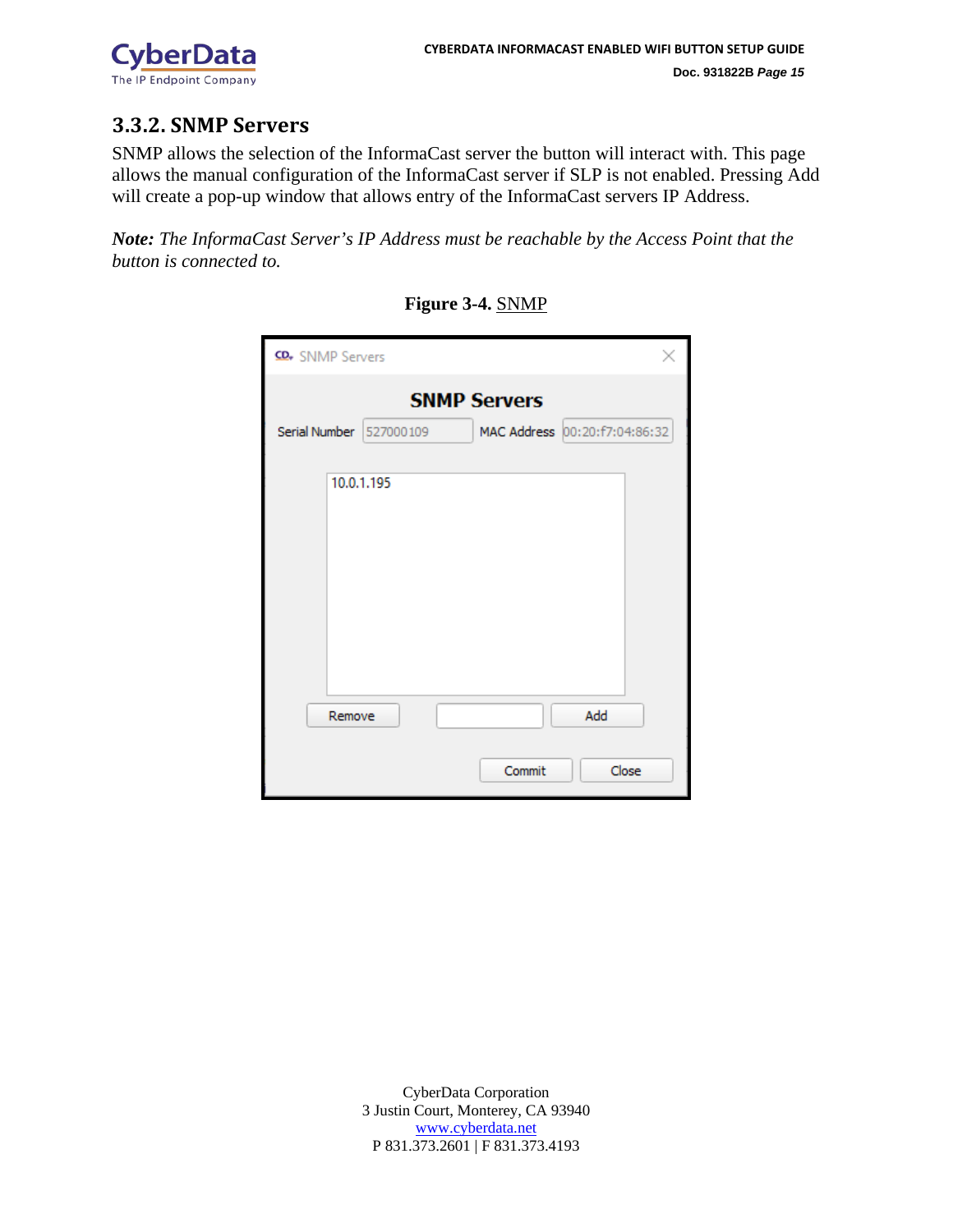

### <span id="page-16-0"></span>**3.3.3 Buzzer and LED Behavior**

The Buzzer/LED button allows the adjustment of the buzzer and the LED on the button itself. There are adjustments for both the LED and Buzzer for both power options, line power connected to AC power adapter or on Battery power.

| CD <sub>*</sub> Buzzer/LED Behavior |                                     |                            |                                     |                  | ×      |
|-------------------------------------|-------------------------------------|----------------------------|-------------------------------------|------------------|--------|
|                                     |                                     |                            |                                     |                  |        |
|                                     |                                     | <b>Buzzer/LED Patterns</b> |                                     |                  |        |
| Serial Number 527000109             |                                     |                            | MAC Address 00:20:f7:04:86:32       |                  |        |
|                                     |                                     |                            |                                     |                  |        |
|                                     |                                     | <b>Buzzer</b>              |                                     | <b>LED</b>       |        |
| <b>Line</b>                         | volume                              | .                          | intensity                           | <del>.</del>     |        |
| <b>Power</b>                        |                                     |                            |                                     |                  |        |
|                                     | pattern                             | SOLID OFF                  | pattern                             | SOLID ON         |        |
|                                     |                                     |                            |                                     |                  |        |
| <b>Battery</b>                      | volume                              | <del>.</del>               | intensity                           | . <del>.</del>   |        |
| <b>Power</b>                        |                                     |                            |                                     |                  |        |
|                                     | pattern                             | SOLID OFF                  | pattern                             | <b>BLIP SLOW</b> |        |
|                                     |                                     |                            |                                     |                  |        |
|                                     |                                     |                            |                                     |                  |        |
|                                     |                                     | <b>Button Durations</b>    |                                     |                  |        |
|                                     |                                     |                            |                                     |                  |        |
|                                     | <b>Button Press Duration</b><br>100 |                            | <b>Button ACK Timeout</b><br>÷<br>5 | seconds          |        |
|                                     |                                     | ms                         |                                     |                  |        |
|                                     |                                     |                            |                                     |                  |        |
|                                     |                                     |                            |                                     |                  |        |
|                                     |                                     |                            |                                     | Save             | Cancel |

### **Figure 3-5.** Buzzer/LED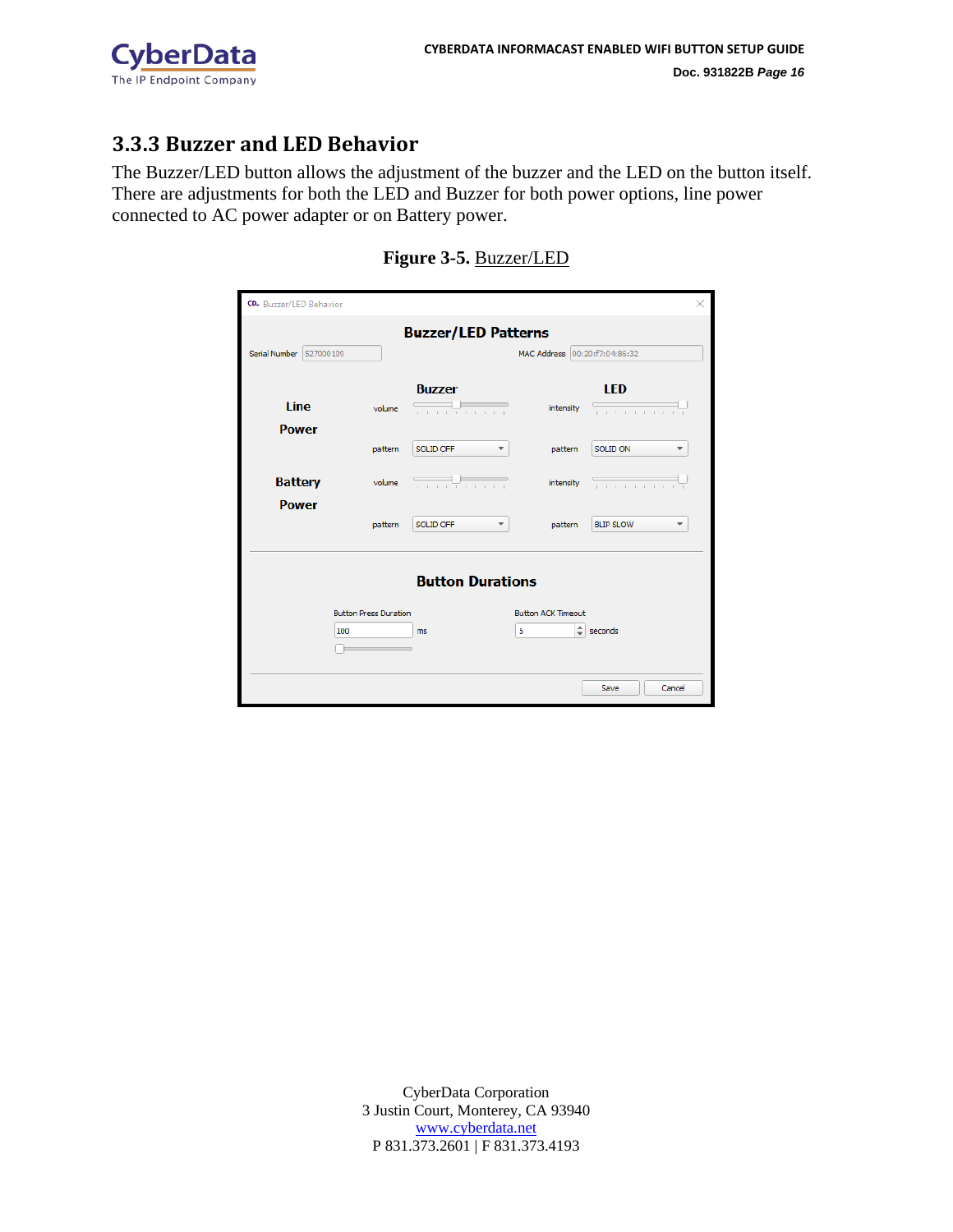

#### **Table 3-1.** Buzzer/LED pattern explanations

| <b>Buzzer</b>      |                   | <b>LED</b>        |                         |  |
|--------------------|-------------------|-------------------|-------------------------|--|
| Solid Off          | <b>Buzzer Off</b> | Solid Off         | <b>LED Off</b>          |  |
| Solid On           | <b>Buzzer</b> On  | Solid On          | LED On                  |  |
| <b>Flash Slow</b>  | Buzz slowly       | <b>Flash Slow</b> | <b>LED Flash slowly</b> |  |
| <b>Flash Rapid</b> | Buzz quickly      | Flash Rapid       | LED Flash rapidly       |  |
| <b>Blip Slow</b>   | Short buzzes      | <b>Blip Slow</b>  | <b>LED Blink slowly</b> |  |
| Fade               | Buzz              | Fade              | LED Fade in and out     |  |

**Button Press Duration** controls how long the button should be pressed before it takes an action. This is also known as a 'debounce timer'.

**Button ACT Timeout** controls how long the button will blink and/or buzz after it has been pressed.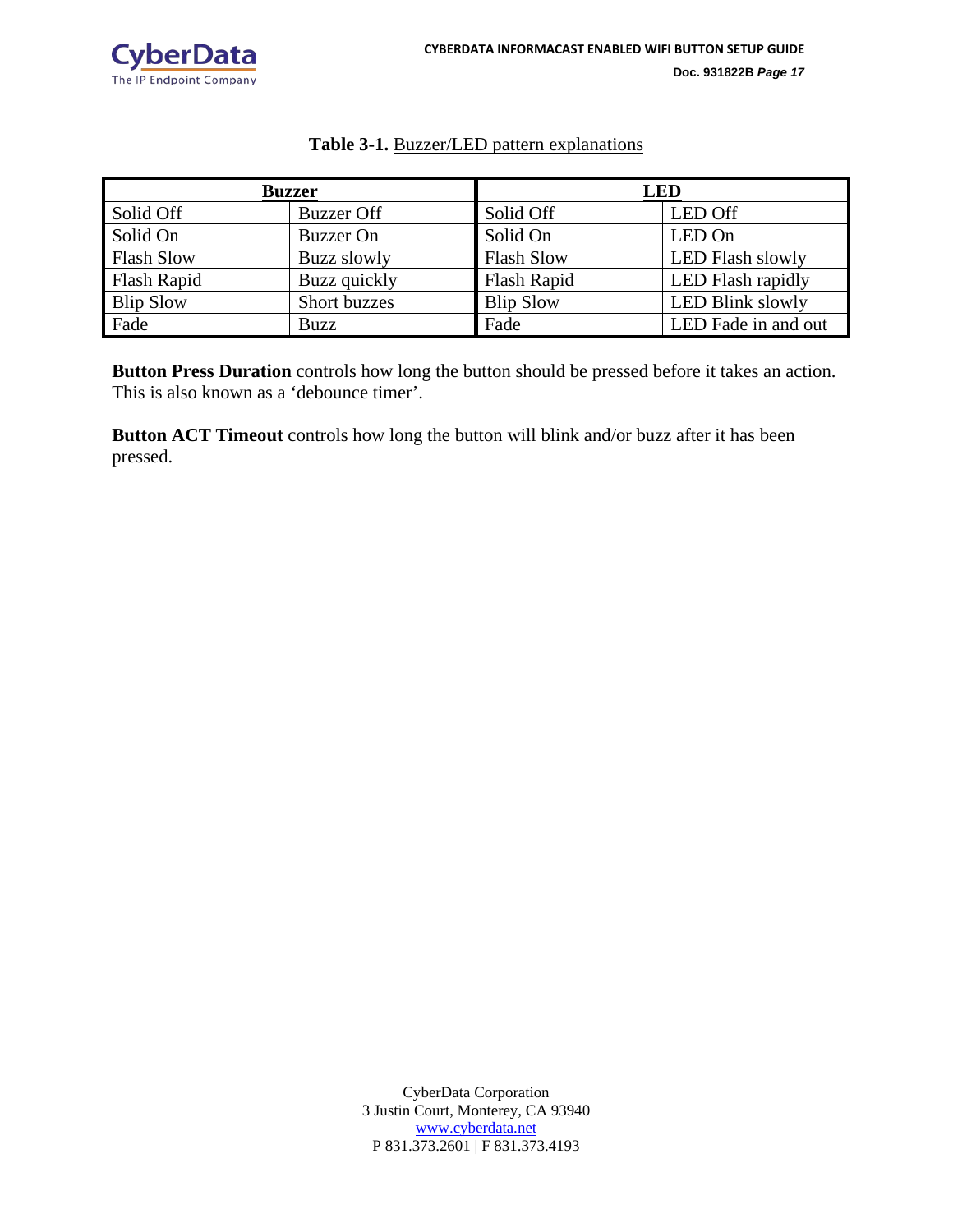

### <span id="page-18-0"></span>**3.3.4 System Event Log**

Log button allows the gathering and viewing of logs from a button. The logs for all buttons are logged per button. The logs can be viewed directly through the WiFi Button utility or can be saved to the PC running the utility.

**Set log verbosity** changes the verbosity or the amount of information printed in the logs. It is normal for this to be left at the default verbosity of 5.

| CD <sub>v</sub> Log Messages                                           |                           | × |
|------------------------------------------------------------------------|---------------------------|---|
| <b>System Event Log</b>                                                |                           |   |
| MAC Address 00:20:f7:04:86:32                                          | Serial Number   527000109 |   |
| Clear Log<br>Save to File<br>Get Log                                   |                           |   |
|                                                                        |                           |   |
|                                                                        |                           |   |
|                                                                        |                           |   |
|                                                                        |                           |   |
|                                                                        |                           |   |
|                                                                        |                           |   |
| Set log verbosity 5 $\left  \right. \hat{\div}$<br><b>Undo</b><br>Save | Exit                      |   |
| Note: verbosity changes will be reflected in newly-generated logs      |                           |   |

**Figure 3-6.** Log button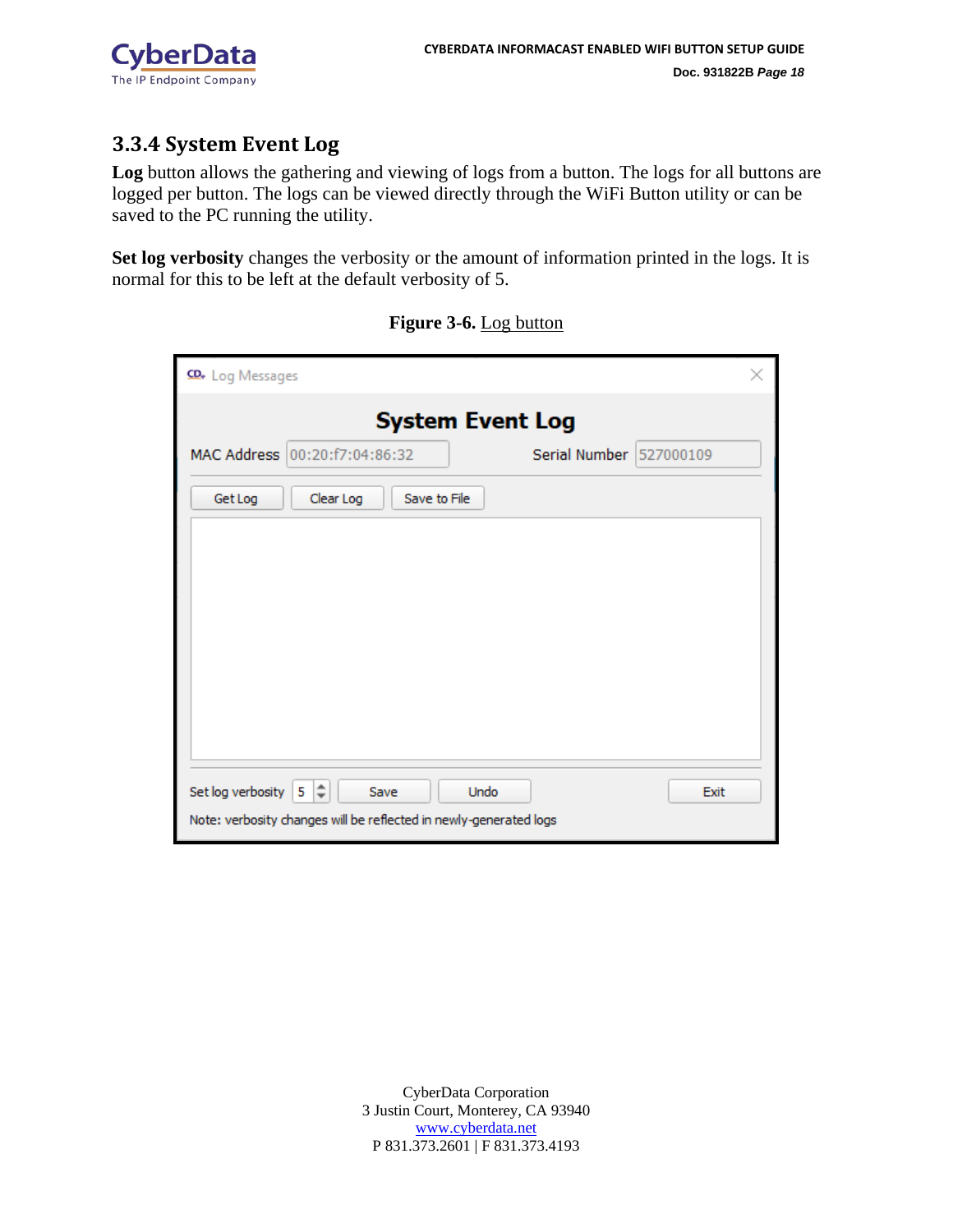

# <span id="page-19-0"></span>**4.0 Setting up SNMP on InformaCast**

To use the buttons with InformaCast, an SNMP trap must be set up on the server. This allows the buttons to communicate with the server when they are pressed. This utilizes the M2M (Machine to Machine) plugin on InformaCast.

*Note: It is recommended to have already set up IP Speaker groups to receive the messages triggered by the buttons.* 

*Note: Since the M2M Contact Closures require the IP Address of the button to function as expected it is recommended to set up the button with either a Static IP Address or a DHCP Address reservation.* 

## <span id="page-19-1"></span>**4.1 Creating the M2M relay**

1. Navigate to the InformaCast server and log into InformaCast.

**S** singlewire InformaCast<sup>®</sup> **SIGN IN** 

**Figure 4-1.** InformaCast Login Page

2. Go to the Event Sources in the Broadcast Triggers section.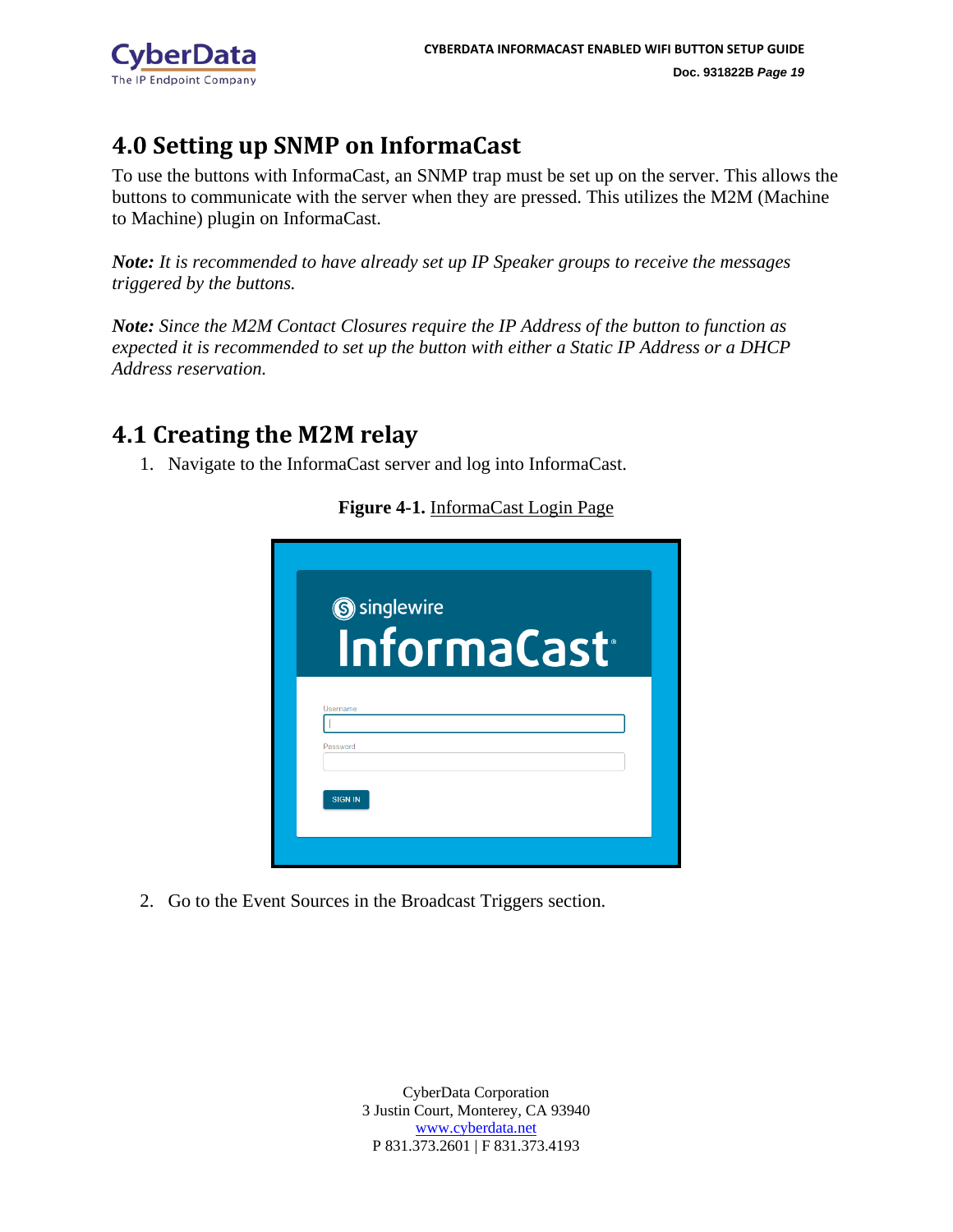

### **Figure 4-2.** Navigation Page



3. On the Event Sources page click on **M2M Contact Closures**.

**Figure 4-3.** Event Sources

| <b>Event Sources</b>                                                                                                                           |                                                                                                                                                                                                          |                                                                                                                                                                                                                                           | ⊙                                                                                                                                                 |
|------------------------------------------------------------------------------------------------------------------------------------------------|----------------------------------------------------------------------------------------------------------------------------------------------------------------------------------------------------------|-------------------------------------------------------------------------------------------------------------------------------------------------------------------------------------------------------------------------------------------|---------------------------------------------------------------------------------------------------------------------------------------------------|
| CaliAware<br>Denotes and optionally records monitored numbers (primarily 911 calls) and triggers a<br>broadcast.                               | <b>DistCest</b><br>Configure the message to send in a DialCast and the recipient group to receive it<br>based on a number that is dated                                                                  | Inbound CAP<br>Poll various CAP feeds from public safety organizations and match the CAP messages<br>from these feeds with message rules. These rules define the types of messages you<br>want to rebroadcast to InformaCast recipients'. | Inbound Ernall<br>Send a broadcast when an email is received by a monitored email account.                                                        |
| Inbound RSS<br>Monitor RSS leeds and tigger broadcasts containing RSS feed text whenever new<br>information becomes arailable.                 | <b>M2M Contact Closures</b><br>Trigger informaCast broadcasts when contact closures are activated, and activate<br>contact clasures when broadcasts are sent.<br>Licensed for 50000 M/M Contact Clocured | Night Bell<br>Monitor specific drectory numbers and trigger a repeating broadcast until the call is<br>anisvered or dropped.                                                                                                              | Park and Page<br>Park incoming calls and send broadcasts to announce their arrival to interested parties<br>Licensed for 0 Park and Page Triggers |
| QuickPage Assistant<br>Preventigure message components and recipients as an XML service, and initiate<br>broadcasts by dialing a phone number. |                                                                                                                                                                                                          |                                                                                                                                                                                                                                           |                                                                                                                                                   |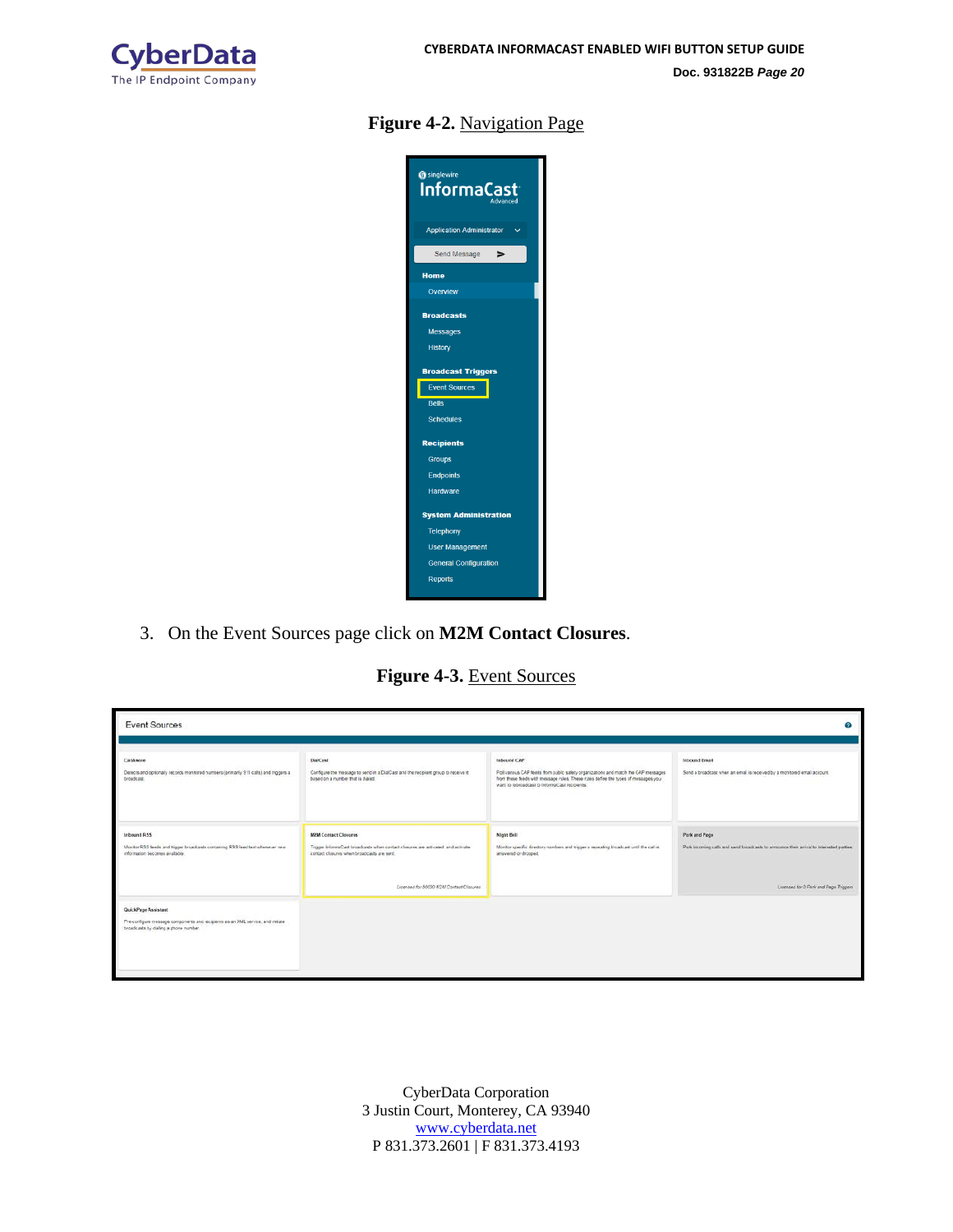

4. On the M2M Contact Closure page press **Create**.

**Figure 4-4.** M2M Relay Contact Closure

| M2M Contact Closures Licensed for 50000 M2M Contact Closures |                                       |                   |                    |                                                                                            | Q |
|--------------------------------------------------------------|---------------------------------------|-------------------|--------------------|--------------------------------------------------------------------------------------------|---|
| < Event Sources                                              |                                       |                   |                    |                                                                                            |   |
| $\equiv$<br>Q                                                |                                       |                   |                    | <b>CREATE</b>                                                                              |   |
| Name                                                         | Description                           | <b>IP Address</b> | <b>Input Ports</b> | Output Ports                                                                               |   |
| Cameron PC                                                   | Cameron's PC Simulating a WiFi Button | 10.0.1.2          |                    | $\mathbf{0}$                                                                               |   |
| qa102                                                        | One of Denise's WiFi Buttons          | 10.10.1.73        |                    | $\mathbf{0}$                                                                               |   |
|                                                              |                                       |                   |                    | Rows per page: $10 \blacktriangleright$ 1-2 of 2   $\langle$ $\langle$ $\rangle$ $\rangle$ |   |

5. Set the **Name**, **Description**, **IP Address** (of the button) and **SNMP Community Name**. Press **Save** to create the contact closure.

*Note: Since the M2M Contact Closures require the IP Address of the button to function as expected it is recommended to set up the button with either a Static IP Address or a DHCP Address reservation.* 

| <b>Create Contact Closure</b>          |        | $\bullet$               |
|----------------------------------------|--------|-------------------------|
| < Event Sources < M2M Contact Closures |        |                         |
| <b>General Details</b>                 |        | $\widehat{\phantom{a}}$ |
| Name*                                  |        |                         |
| Panic Button - John's Office           |        |                         |
| Description*                           |        |                         |
| Panic Button in John's Office          |        |                         |
| IP Address*                            |        |                         |
| 10.1.2.3                               |        |                         |
| SNMP Community Name*                   |        |                         |
| Panic Buttons                          |        |                         |
|                                        | CANCEL | <b>SAVE</b>             |
|                                        |        |                         |
| Input Ports                            |        |                         |
| Output Ports                           |        |                         |

**Figure 4-5.** Create Contact Closure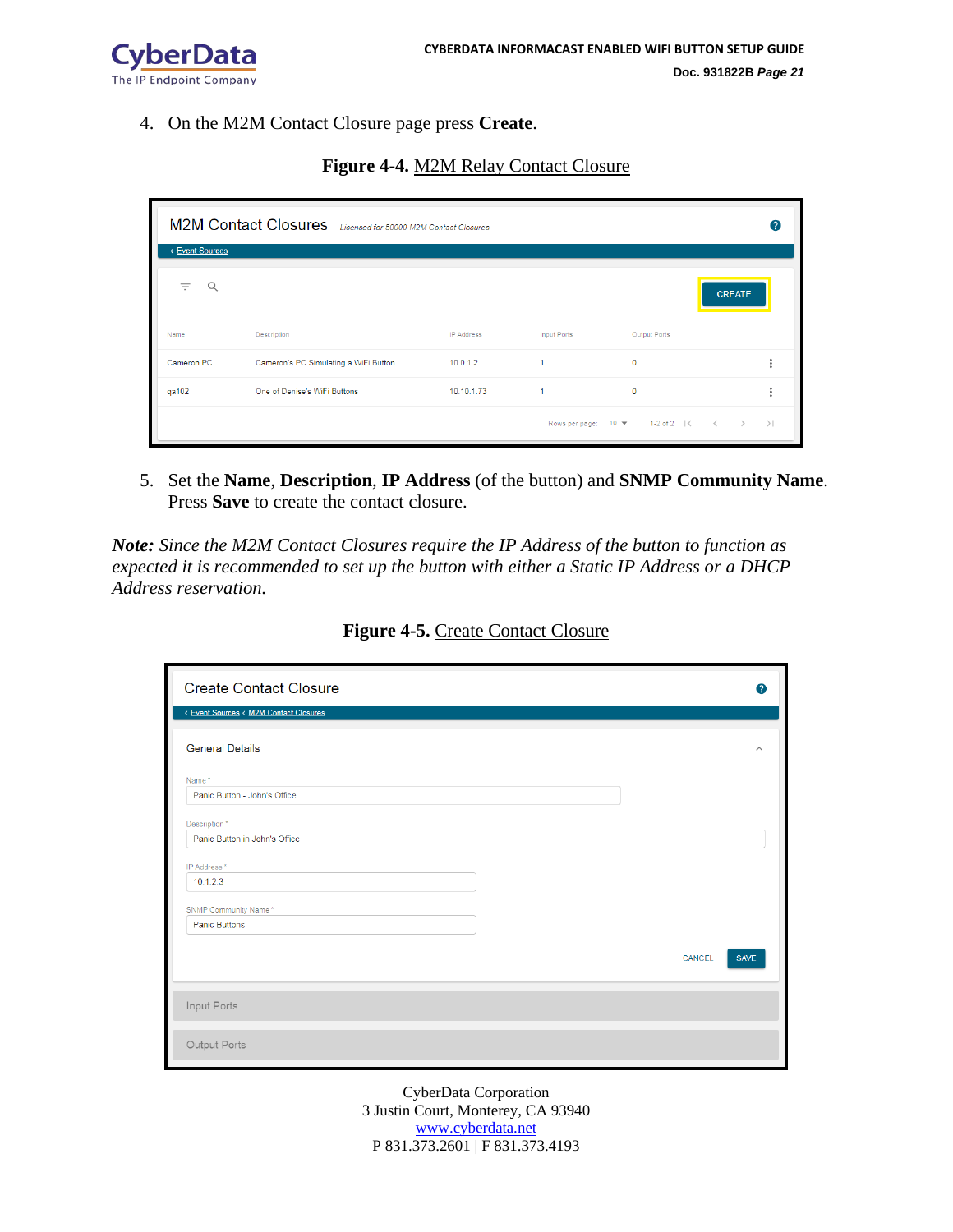

6. Press **Create** to make an Input Port for the SNMP messages from the button.

| <b>Edit Contact Closure</b><br>< Event Sources < M2M Contact Closures |        |         |         | の                                      |
|-----------------------------------------------------------------------|--------|---------|---------|----------------------------------------|
| General Details                                                       |        |         |         | ۸                                      |
| Name*                                                                 |        |         |         |                                        |
| Panic Button - John's Office                                          |        |         |         |                                        |
| Description*                                                          |        |         |         |                                        |
| Panic Button in John's Office                                         |        |         |         |                                        |
| IP.Address *                                                          |        |         |         |                                        |
| 10.1.2.3                                                              |        |         |         |                                        |
| SNMP Community Name"                                                  |        |         |         |                                        |
| Panic Buttons                                                         |        |         |         |                                        |
|                                                                       |        |         |         | CANCEL<br>SAVE                         |
| <b>Input Ports</b>                                                    |        |         |         | ×                                      |
| $\alpha$<br>$\frac{1}{2}$                                             |        |         |         | CREATE                                 |
| <b>Starne</b>                                                         | Stetus |         | Message |                                        |
|                                                                       |        | No Data |         |                                        |
|                                                                       |        |         |         | Ross per page 10 = 0.0 std 10 - 3 - 31 |

**Figure 4-6.** Edit Contact Closure.

7. Set the **Name**, **Port Identifier (OID)**, **Port Switch**, **Message**, and **Recipient Groups**.

*Note: The CyberData OID is 1.3.6.1.4.1.45953.1.1.2.1.2.201*

| Figure 4-7. Create Input Port |
|-------------------------------|
|-------------------------------|

| Create Input Port                                |   |                |
|--------------------------------------------------|---|----------------|
| < Event Sources < M2M Contact Cleaures           |   |                |
| General Details                                  |   |                |
| Name."                                           |   |                |
| John's Panic button                              |   |                |
| Set Current Monitoring Status to Active          |   |                |
| Set Schedule to "Always On"                      |   |                |
| Schedule?                                        |   |                |
|                                                  |   |                |
| <b>Manufacturer MIB</b>                          |   |                |
| Port identifier (OID)*                           |   |                |
| 1,3.6.1.4.1.45953.1.1.2.1.2.201<br>OID REFERENCE |   |                |
| Port Switch On/Off (OID value) *-                |   |                |
| ٠                                                |   |                |
| Message *                                        |   |                |
| Example Paric Button Message                     | ٠ |                |
| Recipient Groups *                               |   |                |
| (All Recipients) X                               |   | XC.            |
|                                                  |   |                |
|                                                  |   | SAVE<br>CANCEL |

The WiFi button is now ready to be used. CyberData recommends testing the button to ensure that the message is set correctly and plays to the correct group.